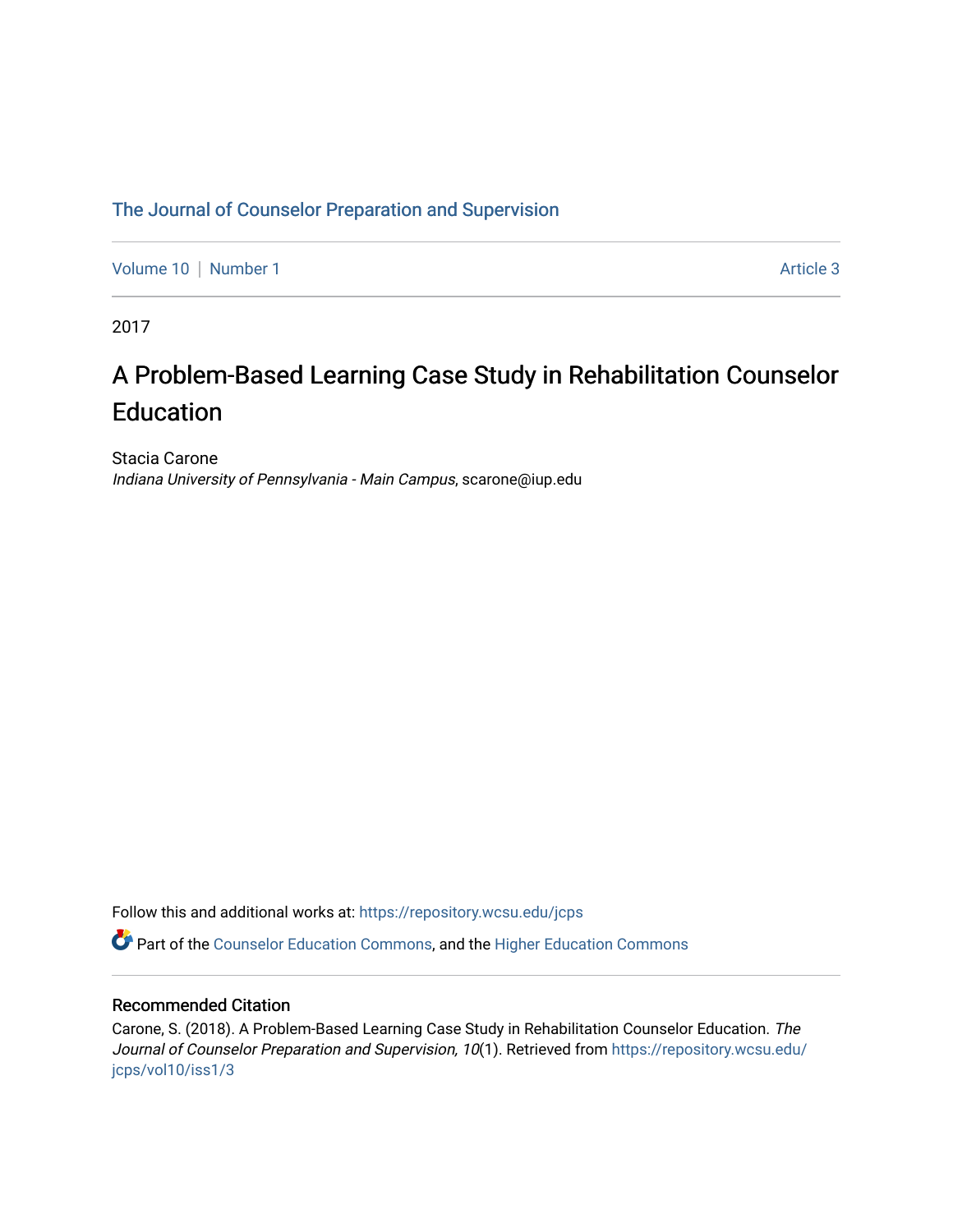# A Problem-Based Learning Case Study in Rehabilitation Counselor Education

# Abstract

A Problem-Based Learning (PBL) strategy utilized in Career Counseling and Selective Placement courses is described. Support for using PBL in rehabilitation counseling and counselor education courses is provided and encouragement for instructors sharing case studies and processes relevant to PBL is emphasized.

# Keywords

problem-based learning, rehabilitation and counselor education teaching strategies

# Author's Notes

The author is currently an Assistant Professor in the Department of Counseling at Indiana University of Pennsylvania and former Assistant Clinical Professor in the Department of Rehabilitation Counseling and Psychology at the University of North Carolina at Chapel Hill.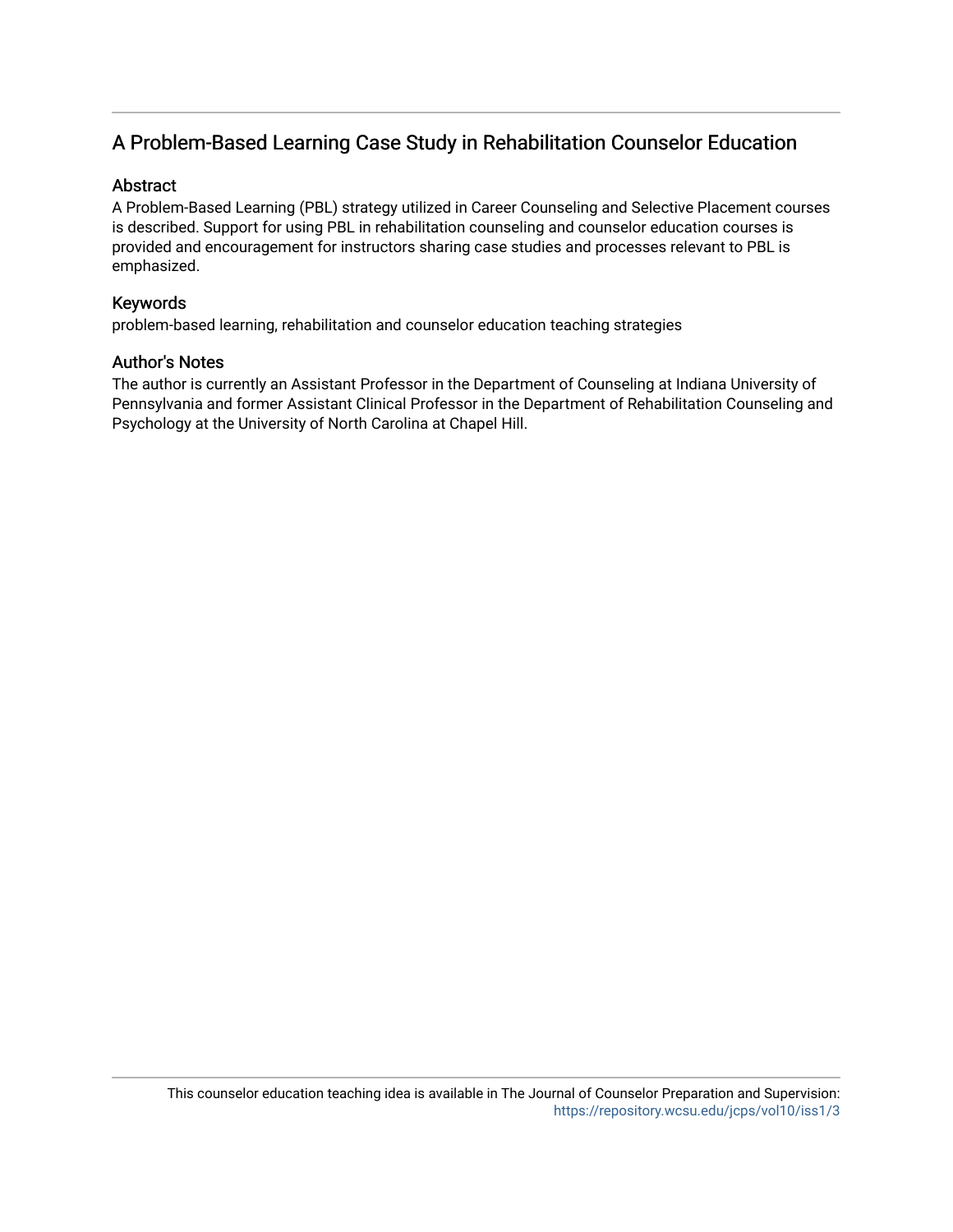#### **A Problem-Based Learning Case Study in Rehabilitation Counselor Education**

Problem-Based Learning (PBL) is an experiential, instructional method used in postsecondary professional academic programs to provide students with a mechanism for translating knowledge to applied settings (Barrows, 1998). It is designed to stimulate students' critical reasoning and problem-solving skills as they work together in small groups to apply knowledge to particular cases with minimal didactic teaching by the instructor (Stewart, 1998).

#### **PBL Process and Description**

Based on various PBL strategies used in professional education programs, general models of PBL have been described where students are active participants in the learning process (Barrows, 1998; Crimando et al., 2001; Stewart, 1998). The faculty instructor does not lecture, but acts as a guide in the PBL groups. As an expert resource, the faculty instructor also can provide feedback to the groups regarding content or process (Albanese & Mitchell, 1993; Norman & Schmidt, 1992; Wilkerson & Feletti, 1998). If there are many student groups, a tutor may be used in addition to the faculty member to facilitate the group process and provide information related to the case (Woods et al, 1996). In addition, a student may be assigned in each group as a facilitator who guides the group process and maintains its focus.

While in groups, students are presented with an in-depth description of a consumer case including presenting concerns and background along with questions to address regarding the case. In rehabilitation counseling, the case could be a consumer who presents with various medical, psychological, and social concerns and the questions would be designed to facilitate knowledge acquisition and application to the issues of the case. The case may be presented in written form, or an actor may play a consumer for the group to interview. It also may be presented in sections chronologically, so the students experience how the consumer changes over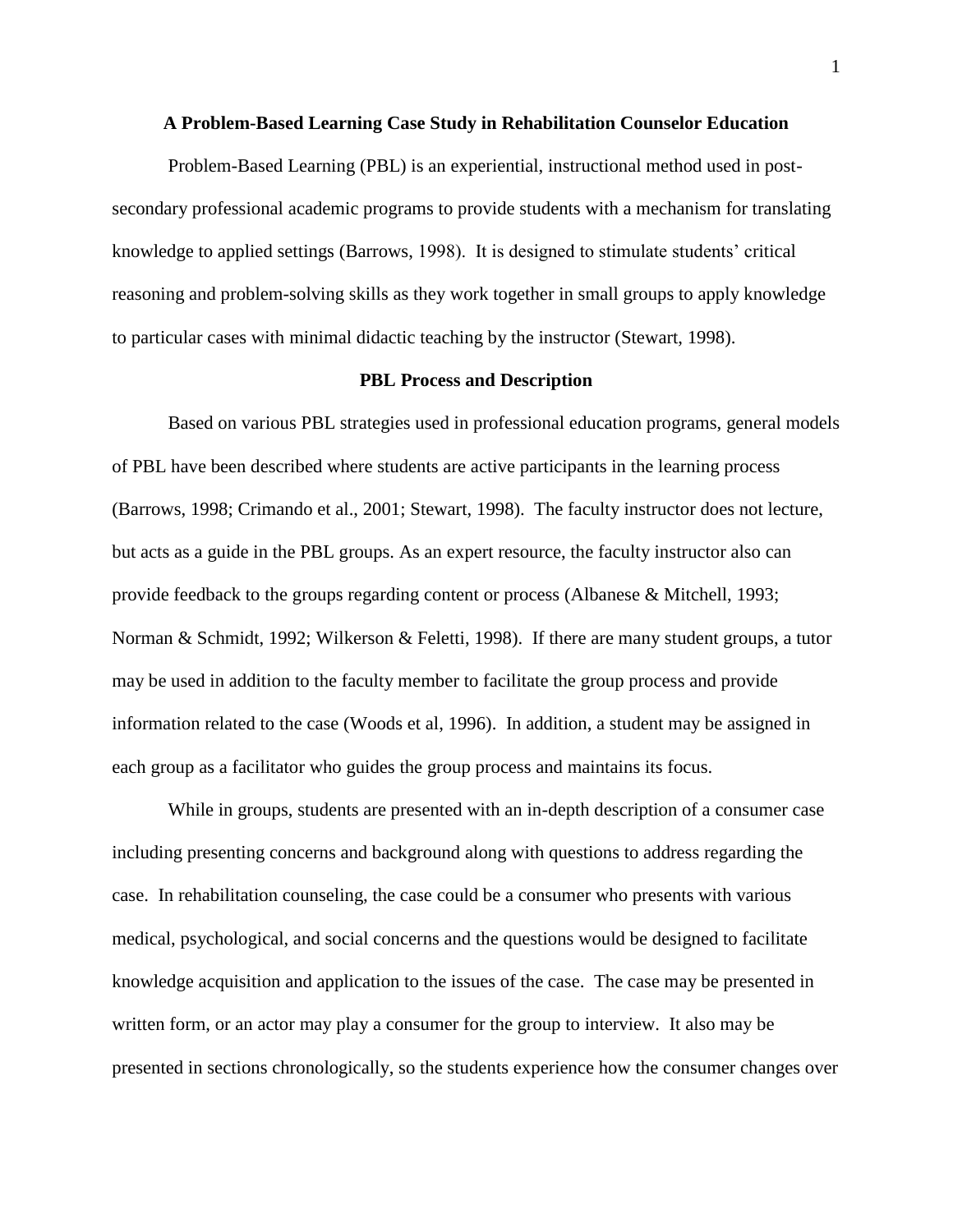time. Questions between each transition in the consumer's life may be inserted for students groups to address before proceeding to the next life sequence. The faculty instructor chooses or constructs a case that is complex enough to engage students in finding information pertinent to the specific course objectives. For instance, a case used in a career development course in a rehabilitation counseling program might describe a consumer with a long work history who incurs a physical disability. Students would have to understand the physical disability and impact on the consumer's functional capacity, family, and job skills. Students would also need to consider financial, familial, environmental, and psychological issues as they develop a career development or individualized plan for employment for the individual. To ensure a collaborative treatment approach, the instructor would encourage students to indicate ways they would involve the consumer in fact-finding, decision-making and problem-solving.

The students work together to identify facts they know about the case, develop hypotheses about the case, identify learning needs, solve learning needs, and present findings from homework assignments to the group. The group process may take 1-2 hours per week during class time while students research information and identify areas to be researched via homework. This could be dubbed, "fact-finding". Outside of class, students research homework assignments they identified during group meetings and report and integrate their findings at the next meeting. This process continues until the group can answer all of the questions in the case study and develop a plan for the consumer that is comprehensive and theoretically sound. In some cases, the information may be compiled into a formal report that is submitted to the instructor or it may presented to the class verbally.

PBL may be modified for the specific curriculum or course in which is it being used.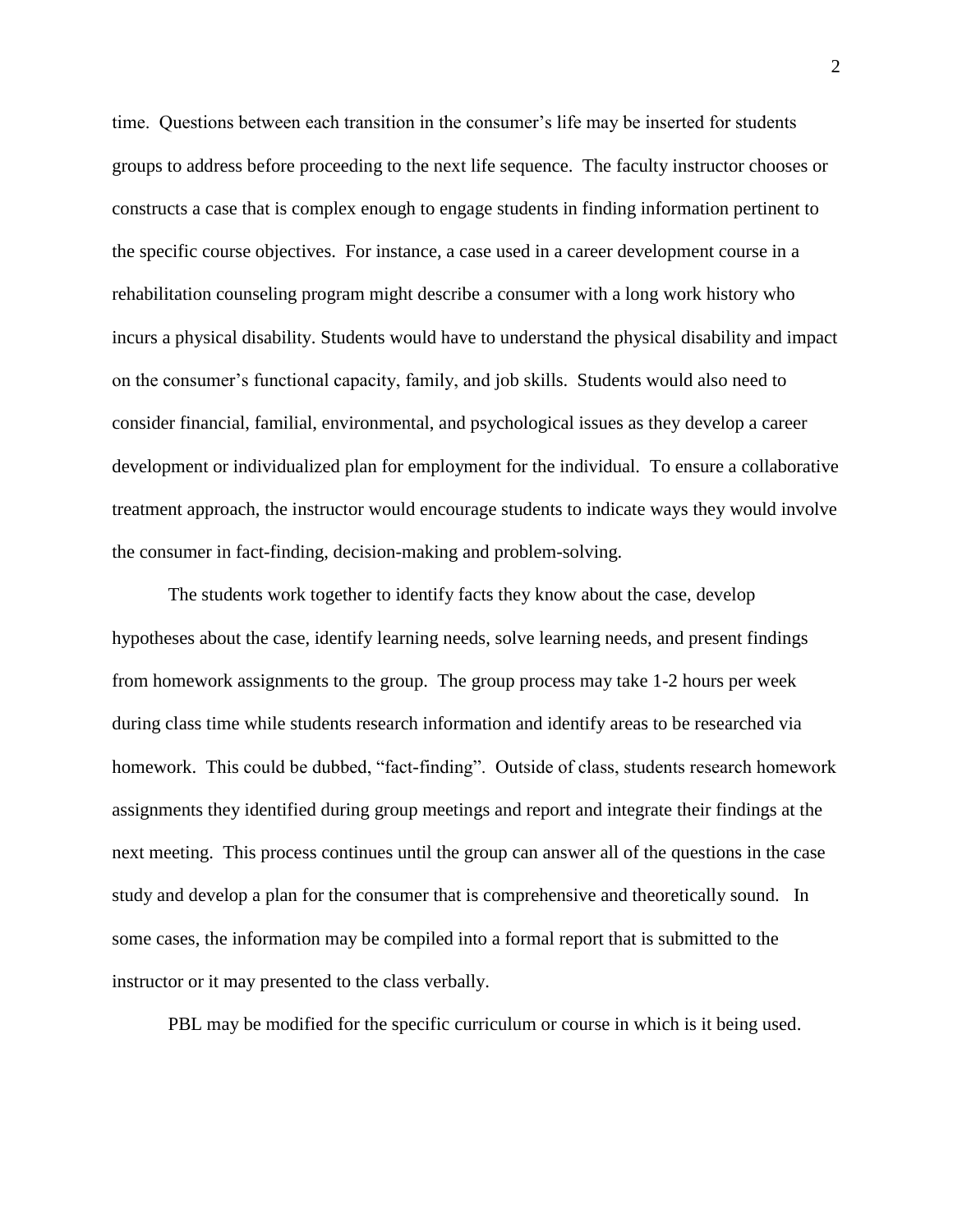Through this interactive process, students are able to expand their knowledge and apply theory to practice (O'Neil, 1998). Educators could decrease the amount of time spent constructing PBL case studies if they share them in the literature. Sharing such information may also promote the use of PBL in rehabilitation and other counselor training programs.

PBL has been found to be as effective as other teaching strategies in acquisition of factual knowledge and problem-based learning students have shown superior clinical application skills when compared to students taught by traditional methods (Vernon & Blake, 1993). It has been found to improve problem-solving, critical reasoning, and long-term retention better than traditional methods alone (Arambula-Greenfield, 1996). Through the PBL process, students become intrinsically motivated to learn (Wilkerson & Feletti, 1989). Since students are active group participants, PBL promotes gender and ethnic equality (Barba, 2005; Rosser & Kelly, 1994) and helps students develop self-regulatory and research skills that they can apply throughout their careers (Walton & Matthews, 1989). Overall, PBL has been found to be effective in professional education programs to optimize students' ability to apply theory to practice.

Since PBL was originally designed to replace entire curriculums or courses, critics of PBL have said that it is too difficult to cover the necessary material in a course or curriculum by using PBL as the only teaching strategy (West, 1992). Therefore, it has been suggested that PBL be used in conjunction with other traditional teaching methods so that specific course material can be covered though traditional methods. Students would acquire basic knowledge through traditional methods so that they can apply such knowledge to the PBL cases (West, 1992).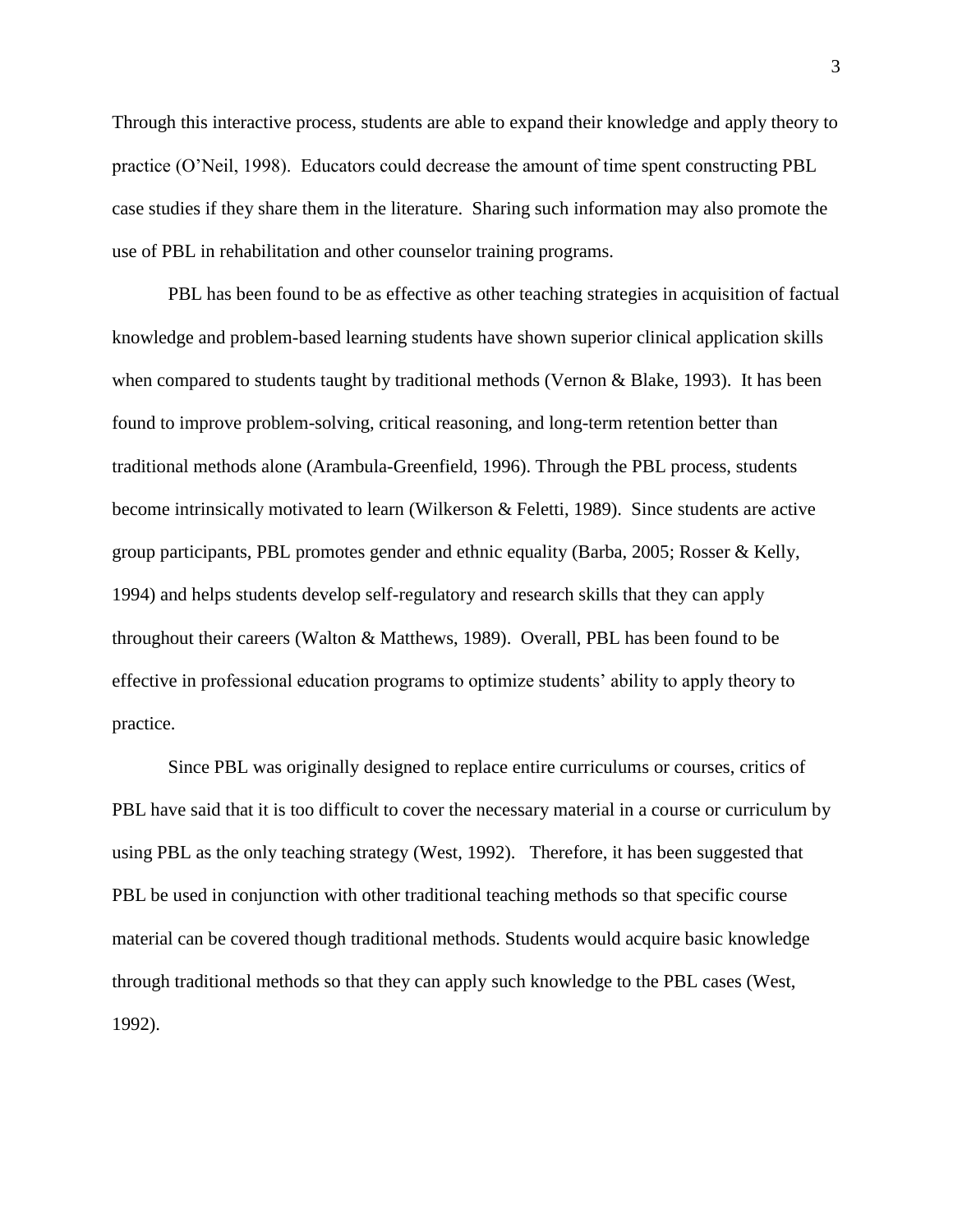Educators have been using PBL as an instructional method in totality or as part of curriculums in professional training and academic settings for over 30 years and related research emerged in the 1980's (Colby, Almy & Zubkoff, 1986). Reports of its use have been found in areas such as psychiatry (Zisook, Benjamin, Balon, Glick, Louie, Moutier, Moyer, & Santos, 2005), dentistry (ONeil, 1998), medicine (Vernon & Blake, 1993), pharmacy (Woods, Hall, Eyles, Hrymak, & Duncan-Hewitt, 1996), business (Stinson & Miller, 1996), and rehabilitation counseling (Alston & Lenhoff, 1995; Carone & Burker, 2006; Crimando, Killian, & Blankenship, 2001). The longstanding use of PBL in professional education programs supports further application and research of its use.

# **Using PBL in Clinical Rehabilitation Counselor Education and Counselor Education Courses**

With the accreditation agreement (CORE, 2014) between the Council for Rehabilitation Education (CORE) and the Council for Accreditation of Counseling and Related Educational Programs (CACREP) for the Clinical Rehabilitation Counselor credential in Counselor Education and Rehabilitation Counselor Education programs, it is timely to address strategies for teaching rehabilitation counseling concepts. The training of master's level clinical rehabilitation counselors includes both didactic and practical application components (CACREP & CORE, 2014). Coursework becomes more advanced as students matriculate though the program. Students typically take introductory courses that cover the foundations and theories used in rehabilitation counseling, move into more advanced courses such as appraisal of individuals with disabilities and finish the program with practical experiences such as practicum and internship. Students are required to acquire knowledge pertinent to the field of rehabilitation counseling and use that knowledge as rehabilitation counselors in working with persons with disabilities (CORE,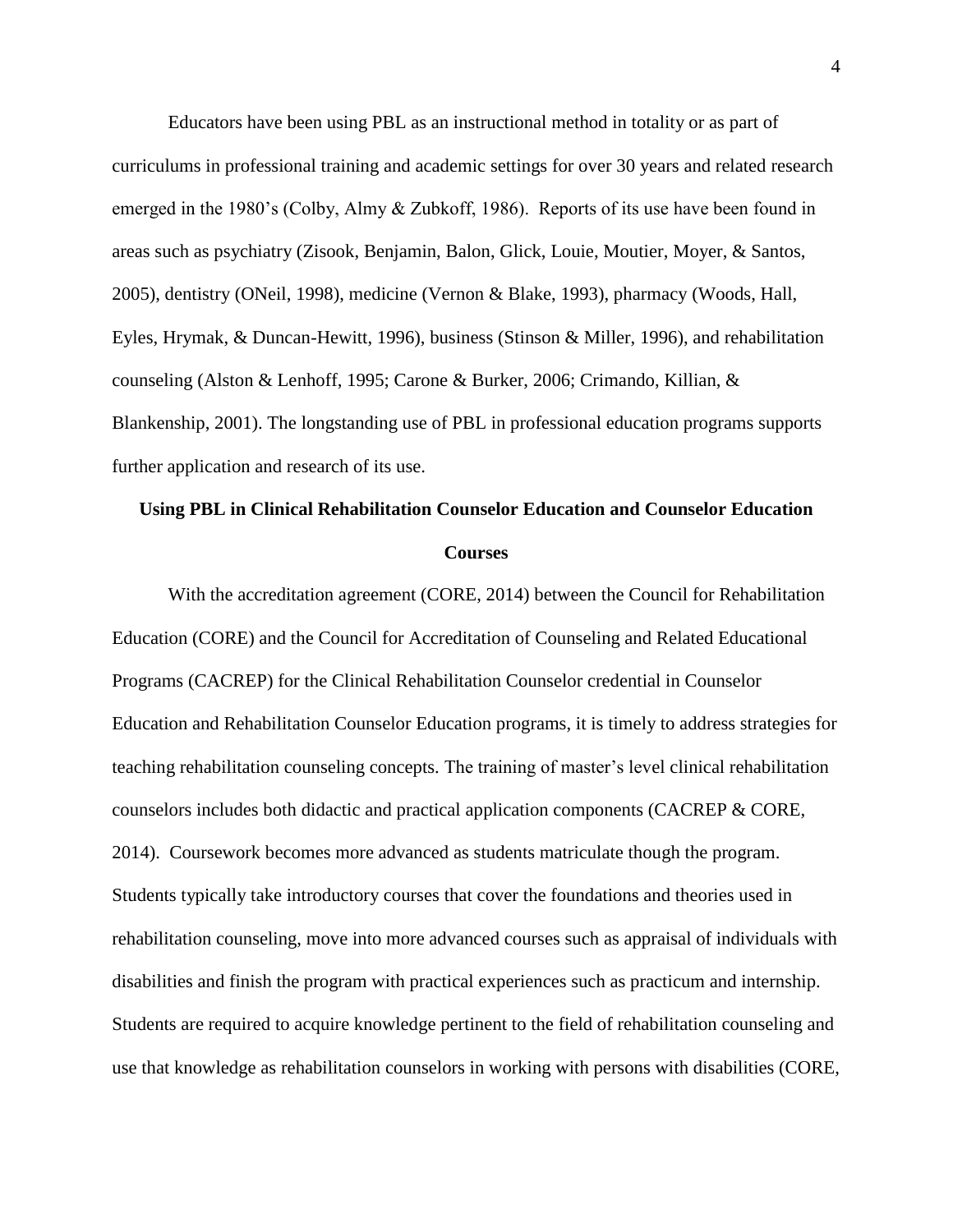2014). In order for them to apply content, students must be critical thinkers, problem-solvers and must be able to apply knowledge throughout their careers. PBL is superior to other teaching methods in promoting these skills (Vernon & Blake, 1993).

## **Purpose of this Project**

Clinical rehabilitation counselor educators (CORE & CACREP, 2014) may benefit from using PBL as an instructional method since their programs emphasize application of theory to practice. Despite its success in other professional areas, little has been found in the counselor education literature regarding the use of PBL and its effectiveness. Only three studies were found that reported the use of PBL in rehabilitation counselor training (Alston & Lenhoff, 1995; Carone & Burker, 2006; Crimando et al., 2001), and one supporting the use of PBL in counselor education (Stewart, 1998).

The purpose of this manuscript is to describe and share a PBL case study and activity designed by the author that was used in master's program career development courses in rehabilitation counselor education. The use of active learning strategies such as PBL is encouraged. The author hopes rehabilitation counselor educators and counselor educators will adapt and edit the case study and PBL process for use in their own courses.

#### **Methods**

A case study for the career counseling and selective placement course in a master's of rehabilitation, CORE-accredited program was developed by the author. The fictitious case study was constructed to include as many CORE (2005) objectives in the Career Development area as possible and integrated objectives from the Medical and Psychological Aspects and other content areas. At transitional points in the consumer's life, specific questions were inserted for students groups to address to stimulate further fact-finding and student learning. Acronym meanings,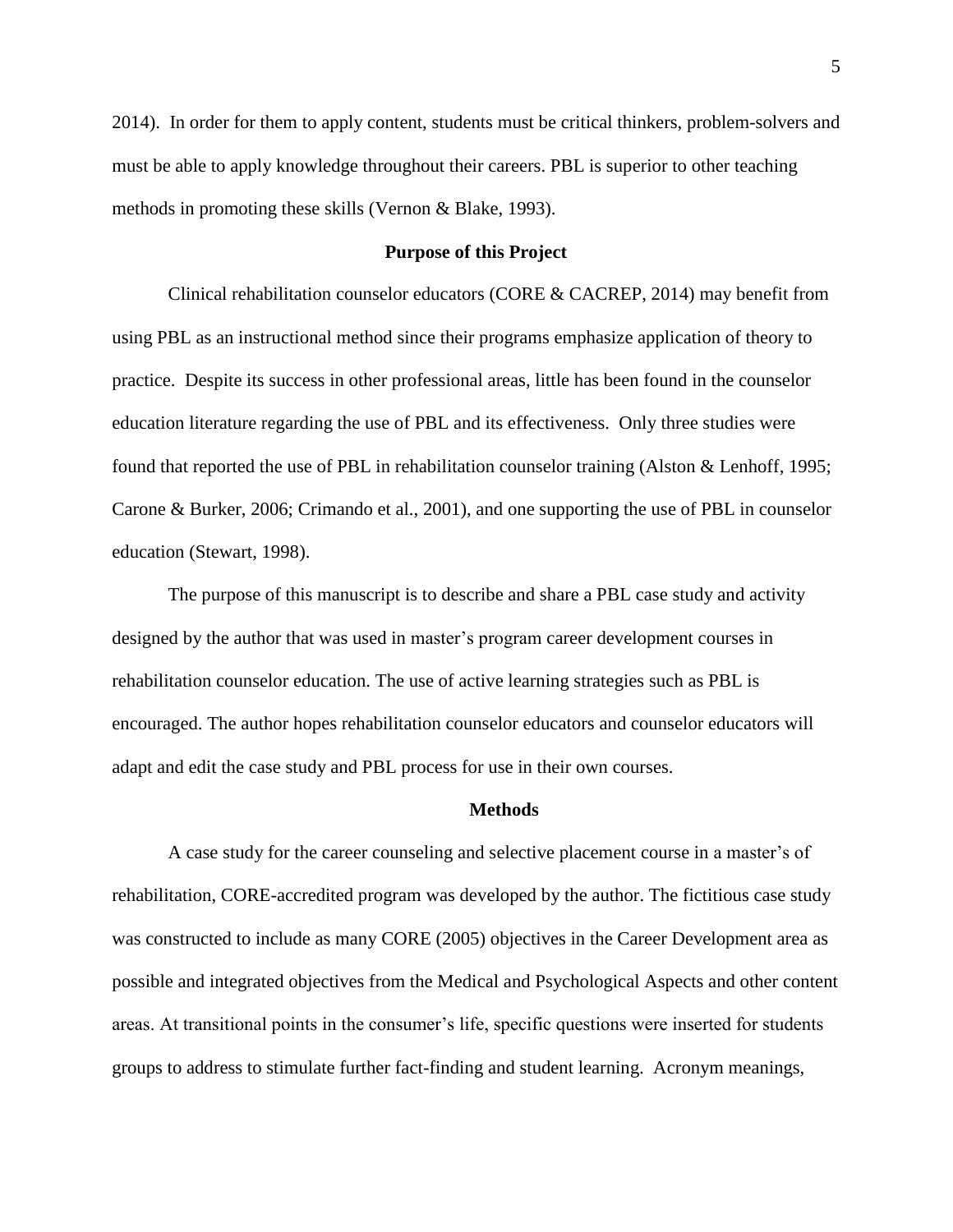citations, and diagnostic descriptions were purposefully omitted so students would have to investigate the information themselves. See Appendix A for the case study and accompanying questions designed by the author. See Table 1 for combined CORE and CACREP (2014) objectives for Clinical Rehabilitation Counseling curriculum by the case study and PBL process.

In the rehabilitation counseling curriculum where the case study was used, the 22 courseenrolled students had previously taken at least three courses in the program, including Foundations of Rehabilitation Counseling and Medical and Psychological Aspects of Disability and were current master's students in the program. Students were enrolled in one of two sections taught by the same instructor. Since the purpose of this paper is to describe a PBL case study and process, no other demographic data was collected and only course enrollment and anonymous information from instructor course evaluations were reported.

#### **Procedure**

Fourteen enrolled students were placed in groups of 4-5 with an identified scribe to document group process, findings, and topics they need to research. Each group also identified a group leader to help keep the group discussion on task. The course instructor circulated through the groups to address questions and help guide the process. A computer, textbooks and various resources were accessible to the students during class time. They identified various professional roles that might be involved with the case and were instructed to operate in those roles as part of the multidisciplinary teams. They researched the roles and were responsible for providing the group with information specific to such roles and relevant to the case. Students were asked to read and discuss the case study, but were not to proceed to subsequent pages until they had researched the questions and agreed upon the answers on the current page. This process would help them address the case chronologically during a specific time period of the consumer's life.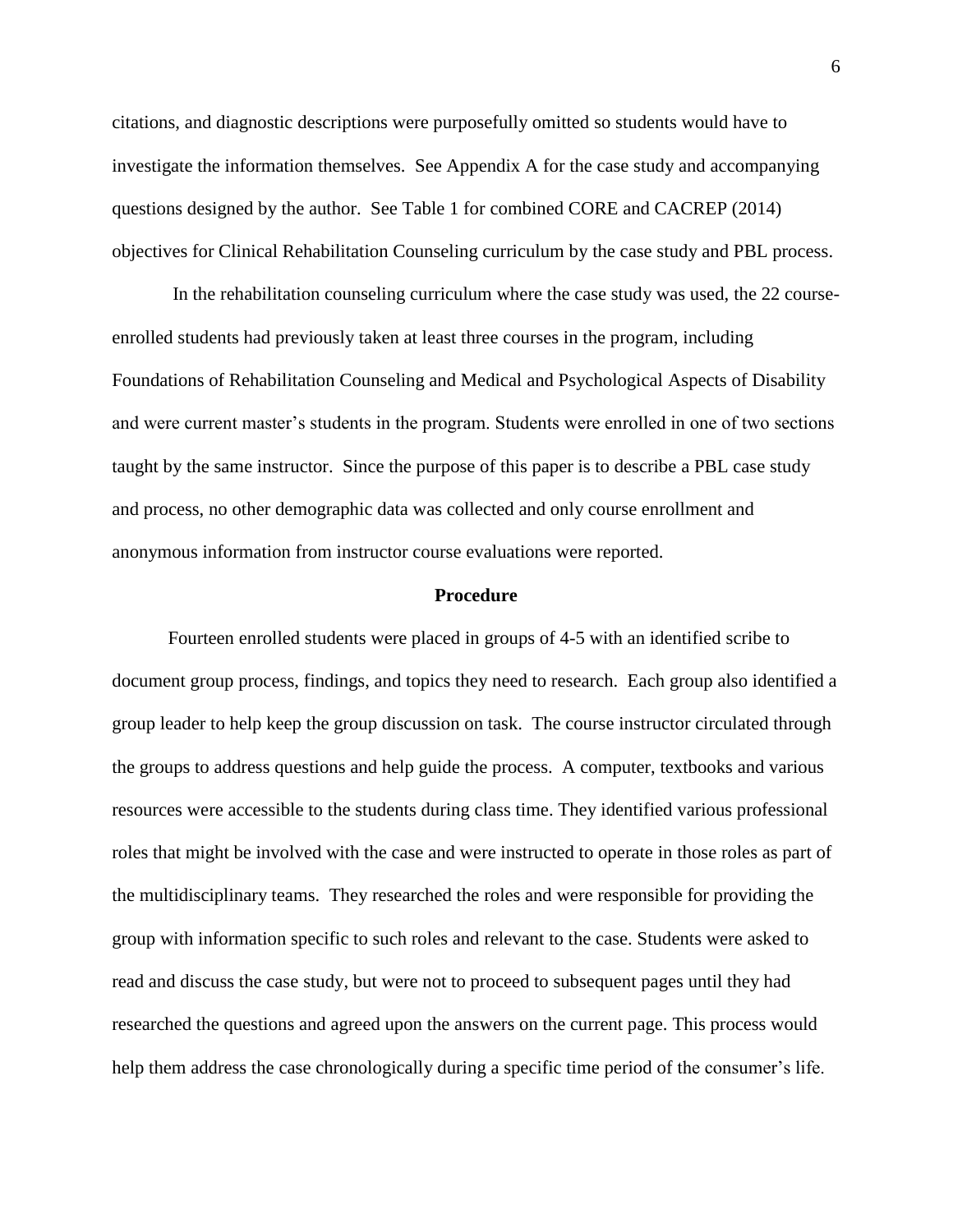Groups assigned homework to team members to research concepts they could not address in class. The groups documented their responses to questions at the end of each page of the case study and generated their own questions to help facilitate progression through the presenting concerns. The process continued until all questions were addressed on each page of the case study. Upon completing the case study each group generated a report of their process, findings, and career development plan for the consumer and presented it to the class. Each group met for about 1 ½ hours of class time for 5 classes. The remaining class time was used to discuss the group process and for the instructor to provide students with didactic course information using more traditional teaching strategies.

#### **Outcome**

Although empirical data needs to be collected to determine the effectiveness of this particular PBL strategy, it appeared to be quite helpful for student development in not only the career development class in which they were enrolled, but through integration of information from other rehabilitation counseling courses. Students were actively engaged in the process and provided positive feedback regarding the activity. Instructor course evaluations showed a strong preference of students toward the PBL activity and 100% of students agreed or strongly agreed that PBL helped them apply academic knowledge and skills practically and improved their ability to perform critical reasoning in rehabilitation counseling. Eighty-six percent of students agreed or strongly agreed that PBL is more helpful to their learning than traditional lecture/exam methods. Students commented that they liked the variety of resources, learned applied material from the PBL case study that went beyond the textbook, and enjoyed active participation in their learning. Specific comments included, "it gives the student a realistic-real-world approach" and "learning is doing so PBL is an excellent approach." Eleven of 14 students gave positive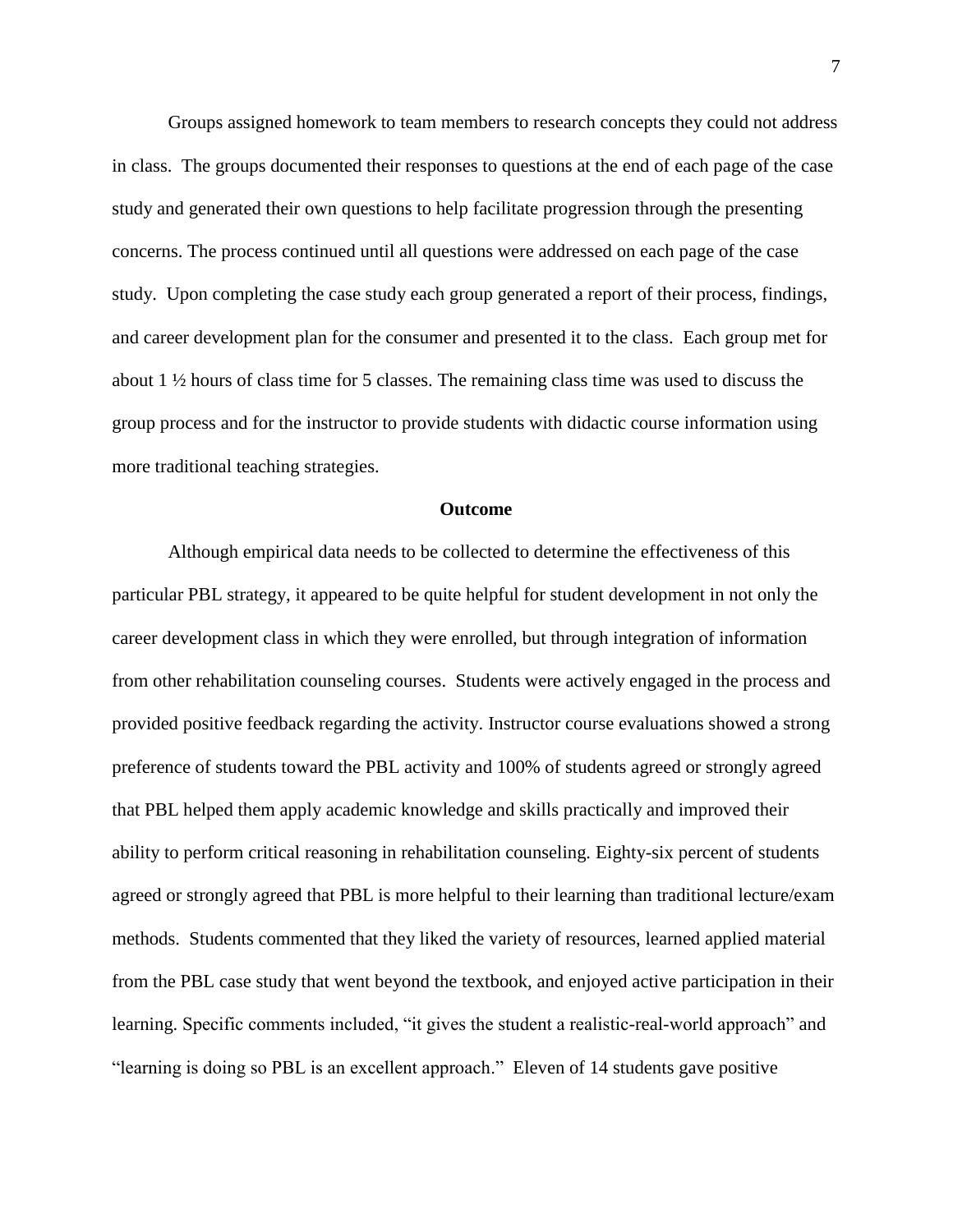qualitative statements endorsing PBL as a helpful strategy. Three negative qualitative comments centered on group size and magnitude of the assignment; facets that can be easily addressed in future applications.

### **Discussion**

This type of case study and PBL process could be used in other courses in rehabilitation counselor education and counselor education courses such as Medical and Psychological Aspects of Disability, Diagnosis, Assessment, Diversity, Ethics, and Practicum courses. Problem-based learning case studies should require students to apply information from a variety of courses so they are able to synthesize material in meaningful ways throughout the curriculum (Barrow, 1998). Such critical thinking is imperative for counselor development Even if they have not yet had significant course work regarding some of the case study topics, finding the information themselves with instructor support can be very valuable in helping them learn how to research and apply information (Vernon & Blake, 1993). Consequently, as they research topics, they also find information unnecessary for the case but helpful in other case scenarios and courses.

Applying theory and information to practice are important aspects of rehabilitation and counselor education. CACREP (2014) and CORE (2014) both require programs to show how students demonstrate their knowledge base with consumers. PBL can be used to partially fulfill these requirements and improve counselors' ability to work with consumers directly (Vernon & Blake, 1993). Future research will be necessary to determine direct effects of PBL on consumer services. Support for PBL has been found in the literature to replace or supplement curriculums (O"Neil, 1998; Stinson & Miller, 2005; Vernon & Blake, 1993; Woods et al, 1996; Zisook et al.). The review of the literature however, did not yield information regarding case study development or examples of case studies in rehabilitation or counselor education, therefore the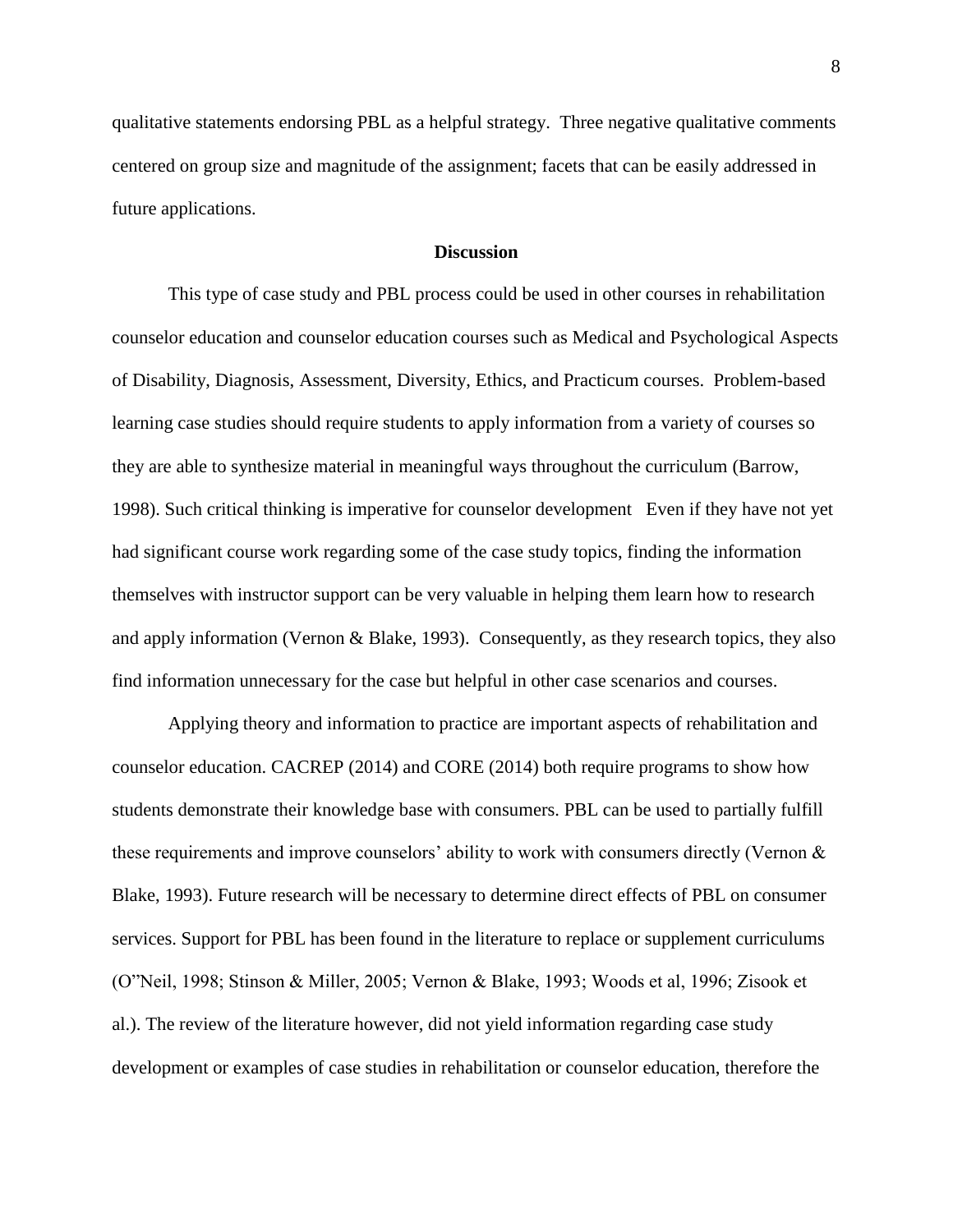case study described (Appendix A) may be used by rehabilitation and counselor educators to develop their own case studies or modify the one described.

## **Limitations**

When considering use of PBL case studies, counselor educators should be aware of several limitations. Difficulty and hesitation in assessing student knowledge after participation in PBL case studies have been reported (O'Neil, 1998). Grading and assessing the outcomes of case study assignments can be subjective and the information learned may vary by student group (O'Neil, 1998). The use of grading rubrics, clearly outlined instructions, and well-constructed case studies may decrease the subjectivity of grading (O'Neil, 1998). Future research will need to address actual learning outcomes through the use of structured examination, evaluation of cases by essay examination, computer-based simulations, quantitative exams or oral exams (Colby, Almy, & Kubkoff, 1986; O'Neill, 1998). Another limitation of using this type of instructional strategy is the time needed to design applicable case studies (O'Neil, 1998) which is why is will be important for educators to share cases they develop. Inquiry into design and assessment of PBL case studies will be important facets of the literature to further support their use.

#### **Conclusion**

Sharing educational strategies and creative ways in which we implement them is an important part of faculty development as counselor educators. The case study and procedure described here may be modified to fit various courses in rehabilitation counseling and counselor education. Rehabilitation and counselor educators are encouraged to share PBL strategies and cases so we may build our repertoires of teaching strategies. Developing such strategies and case studies can be tedious and time-consuming so sharing them is an important way to increase our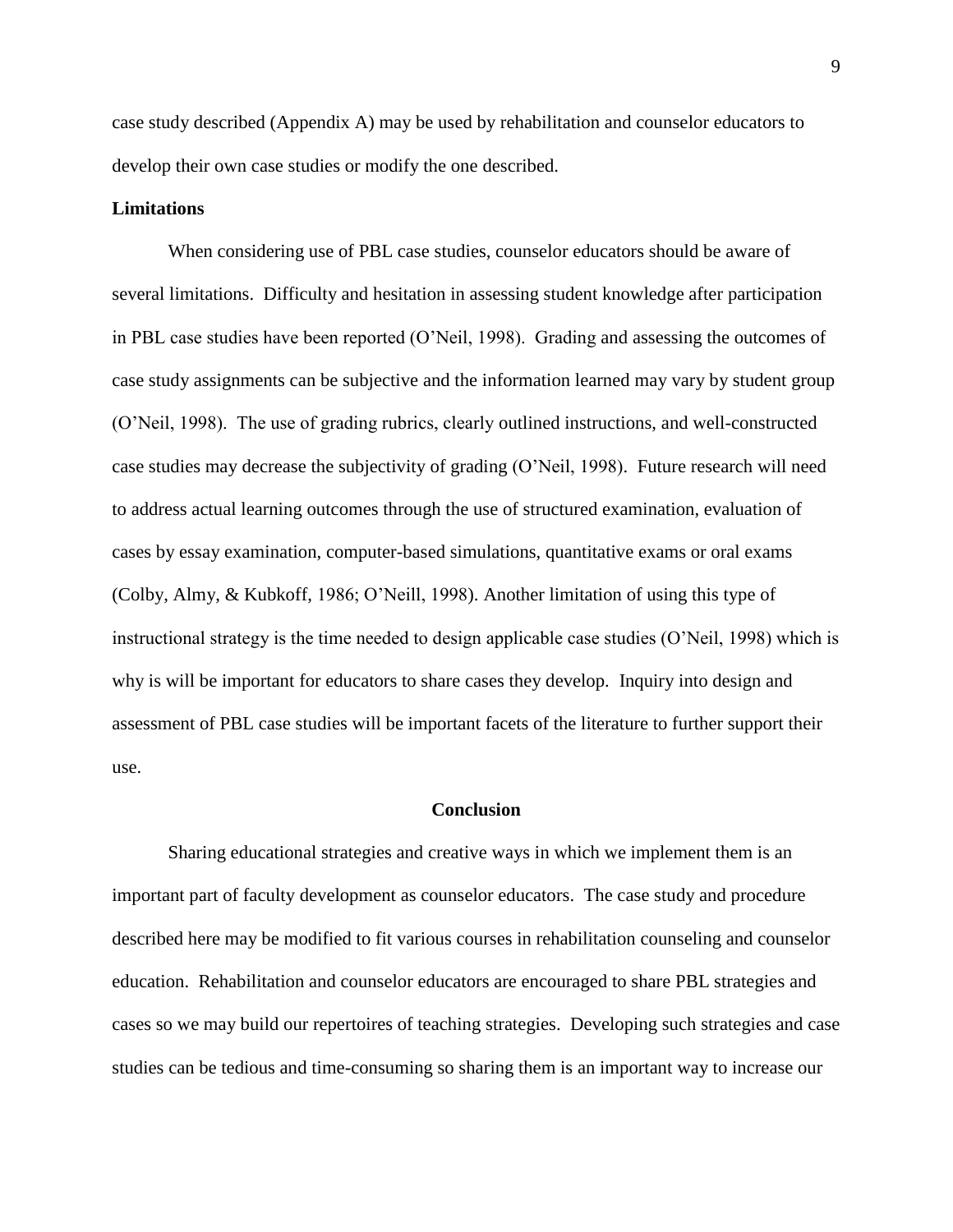teaching toolboxes and optimize student application of theory to practice. Representation of such strategies in the literature will continue to support their legitimacy. Research on PBL in clinical rehabilitation and counselor education will need to be conducted to identify its effectiveness in specific areas. Various PBL strategies and processes will also need to be researched to identify those most effective.

PBL has been reported as an effective strategy by professional education programs in helping students practically apply academic content with the ultimate goal of improving services to consumers (O"Neil, 1998; Stinson & Miller, 2005; Vernon & Blake, 1993; Woods et al, 1996; Zisook et al.). Three studies in rehabilitation counselor education (Alston & Lenhoff, 1995; Carone & Burker, 2006; Crimando, Killian, & Blankenship, 2001) support the use of PBL however research regarding the effect of its use on services to consumers will need to be conducted. With improved application of knowledge to applied settings and increased practice researching strategies and information, the hope is that students trained using PBL will be comfortable working with real consumers and provide evidence-based and sound services to them.

Endorsement of PBL in clinical rehabilitation and counselor education requires more representation in the literature so educators can learn from each other regarding various ways they implement PBL, case studies they are using, and how they are evaluating its effectiveness on student learning and services to consumers. Research from PBL use in rehabilitation education may help educators implement innovative and interactive strategies while promoting active learning by students and enhanced application of theory to practice with the ultimate goal of improved services to consumers.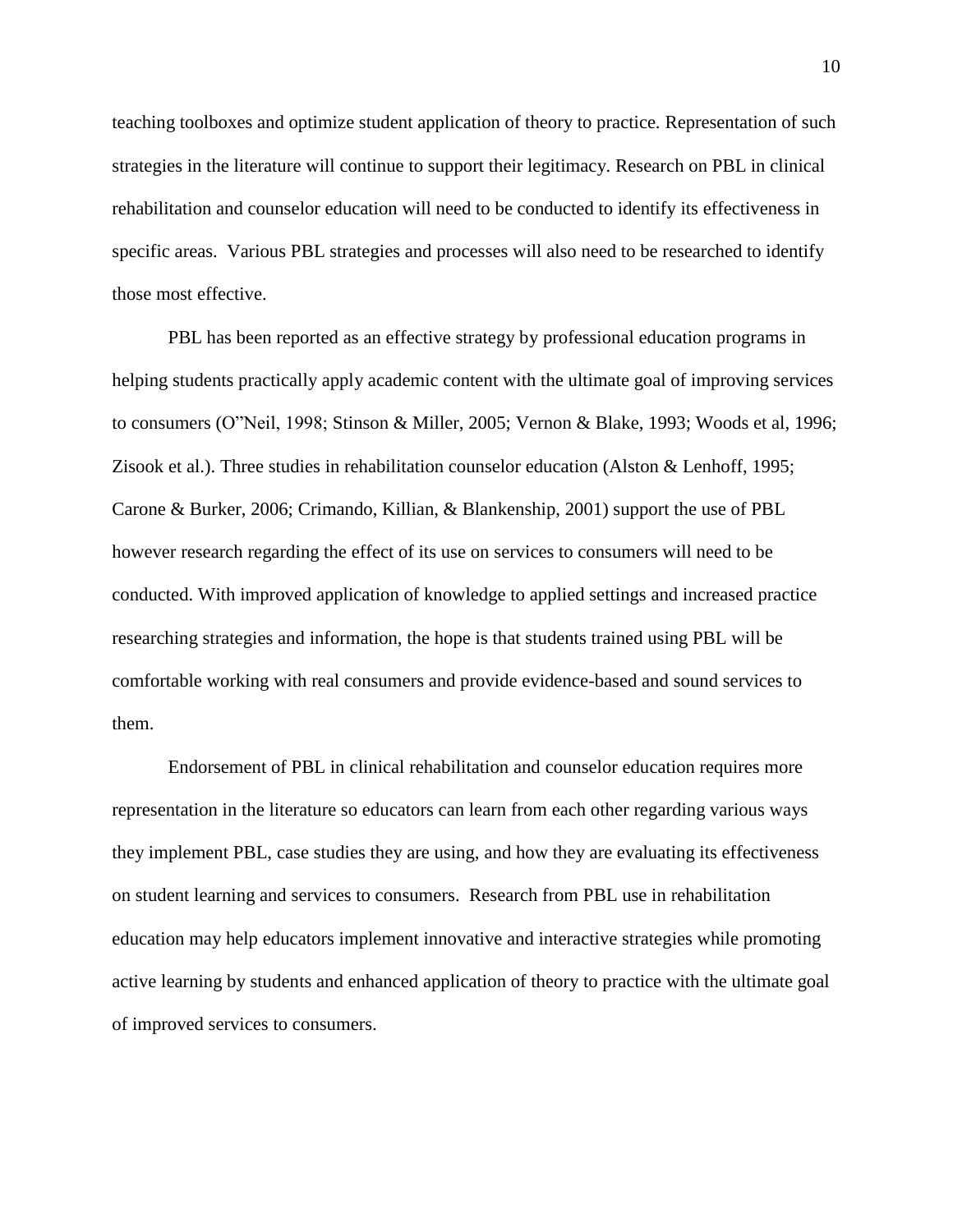#### References

- Albanese, M. & Mitchell, S. (1993). Problem-based learning: a review of literature on its outcomes and implementation issues. *Academic Medicine, 68,* 52-81. doi: 10.1097/000018880199301000-00012
- Alston, R. & Lenhoff, K. (1995). Problem-based learning in rehabilitation education. *Rehabilitation Education, 9, 265-273.* Retrieved from https://ncre.org/
- Arambula-Greenfield, T. (1996). Implementing problem-based learning in a college science class. *Journal of College Science Teaching, 26,* 26-30. Retrieved from http://www.nsta.org/college/
- Barba, R. H. (1995). *Science in the multicultural classroom: A guide to teaching and learning.* Boston: Allyn and Bacon.
- Barrows, H.S. (1998). The essentials of problem-based learning. *Journal of Dental Education, 62*, 630-633. Retrieved from http://www.jdentaled.org
- Barrows, H. S. (1985). A taxonomy of problem-based learning methods. *Medical Education, 20,*  481-486. Retrieved from http://onlinelibrary.wiley.com/journal/10.1111/(ISSN)1365- 2923/issues
- Carone, S. & Burker, E. (2007). Student judgments regarding the effectiveness of problem-based learning in a rehabilitation counseling practicum. *Rehabilitation Education*, *21*, 59-67. Retrieved from https://ncre.org/
- Colby, K. K., Almy, T. P., & Zubkoff, M. (1986). Problem-based learning of social sciences and humanities by fourth-year medical students. *Journal of Medical Education, 61,* 413-415. doi: 10.1097/00001888-198605000-00012

Crimando, W., Killian, J., & Blankenship, C. (2001). The use of problem-based learning in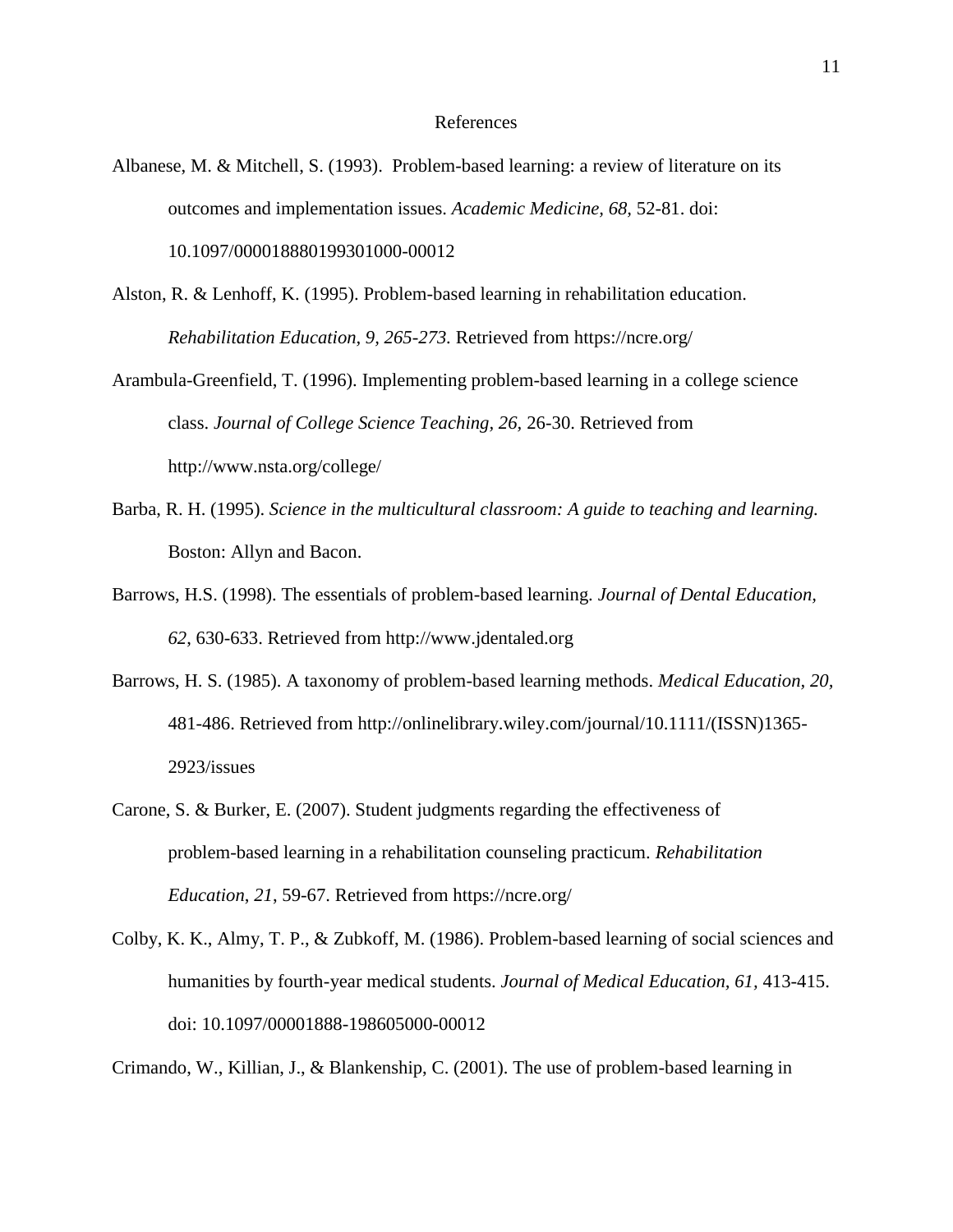rehabilitation education and training. *Rehabilitation Education, 15,* 265-281. Retrieved from https://ncre.org/

- Commission on Rehabilitation Counseling Certification (2005) Guidelines. Rolling Meadow, Il: Author. Retrieved from https://www.crccertification.com/
- Commission on Rehabilitation Counseling Certification. (2002-2003) Membership directory. Retrieved 8/12/03 from http://www.core-rehab.org/states/members.html
- Council on Rehabilitation Education and Council for Accreditation of Counseling and Related Educational Programs. (2014). Clinical Rehabilitation Counseling program guidelines. Retrieved 3/1/16 from http://www.core rehab.org/Files/Doc/PDF/Clinical%20Rehabilitation%20Counseling%20Standards.%20F INAL.pdf
- Norman, G. & Schmidt, H. (1992). The psychological basis of problem-based learning: a review of the evidence. *Academic Medicine, 67,* 557-565. doi: 10.1097/00001888-199209000- 00002
- O'Neill, P. (1998). Assessment of students in a problem-based learning curriculum. *Journal of Dental Education, 62,* 640-643. Retrieved from http://www.jdentaled.org
- Rosser, S. B., & Kelly, B. (1994). *Educating women for success in science and mathematics.* Columbia, SC: University of South Carolina.
- Stewart, J. B. (1998). Problem-based learning in counsellor education. *Canadian Journal of Counselling, 32,* 37-49. Retrieved from http://cjc-rcc.ucalgary.ca/cjc/index.php/rcc
- Stinson J. & Milter, R. (1996). Problem-based learning in business education: Curriculum design and implementation issues. *New Directions for Teaching and Learning, 68,* 33-42. doi: 10.1002/tl.37219966807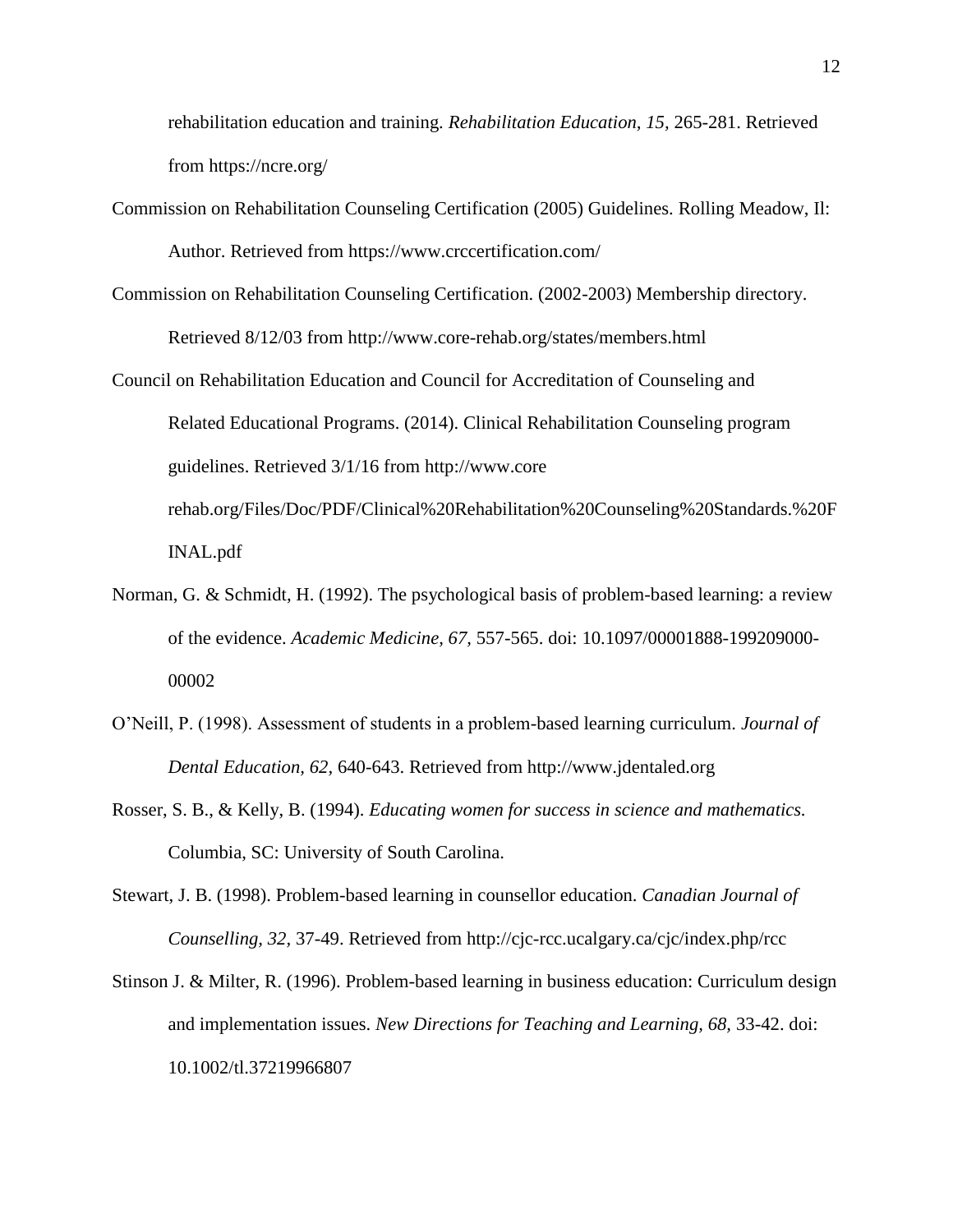- Vernon, D. I. & Blake, R. I. (1993). Does problem-based learning work? A meta-analysis of evaluative research. *Academic Medicine, 68,* 550-563. doi: 10.1097/00001888- 199307000-00015
- West, S. (1992). Problem-based learning—a viable addition for secondary school science. *School Science Review, 73*, 47-55.
- Wilkerson, L.. & Feletti, G. (1989). Problem-based learning: Once approach to increasing student participation. In *New Directions for Teaching and Learning* (p. 51-60). San Francisco: Jossey-Bass. doi: 10.1002/tl.37219893707
- Walton, H., & Matthews, M. (1989). Essentials of problem-based learning. *Medical Education, 23,* 542-58. doi: 10.1111/j.1365-2923.1989.tb01581.x
- Woods, D., Hall, F., Eyles, C., Hrymak, A., & Duncan-Hewitt, W. (1996). Tutored versus tutorless groups in problem-based learning. *American Journal of Pharmaceutical Education, 60*, 231-238.
- Zisook, S., Benjamin, S., Balon, R., Glick, I., Louie, A., Moutier, C., Moyer, T., Santos, C., & Servis, M. (2005). Alternate methods of teaching psycopharmacology. *Academic Psychiatry, 29,* 141-154. doi: 10.1176/appi.ap.29.2.141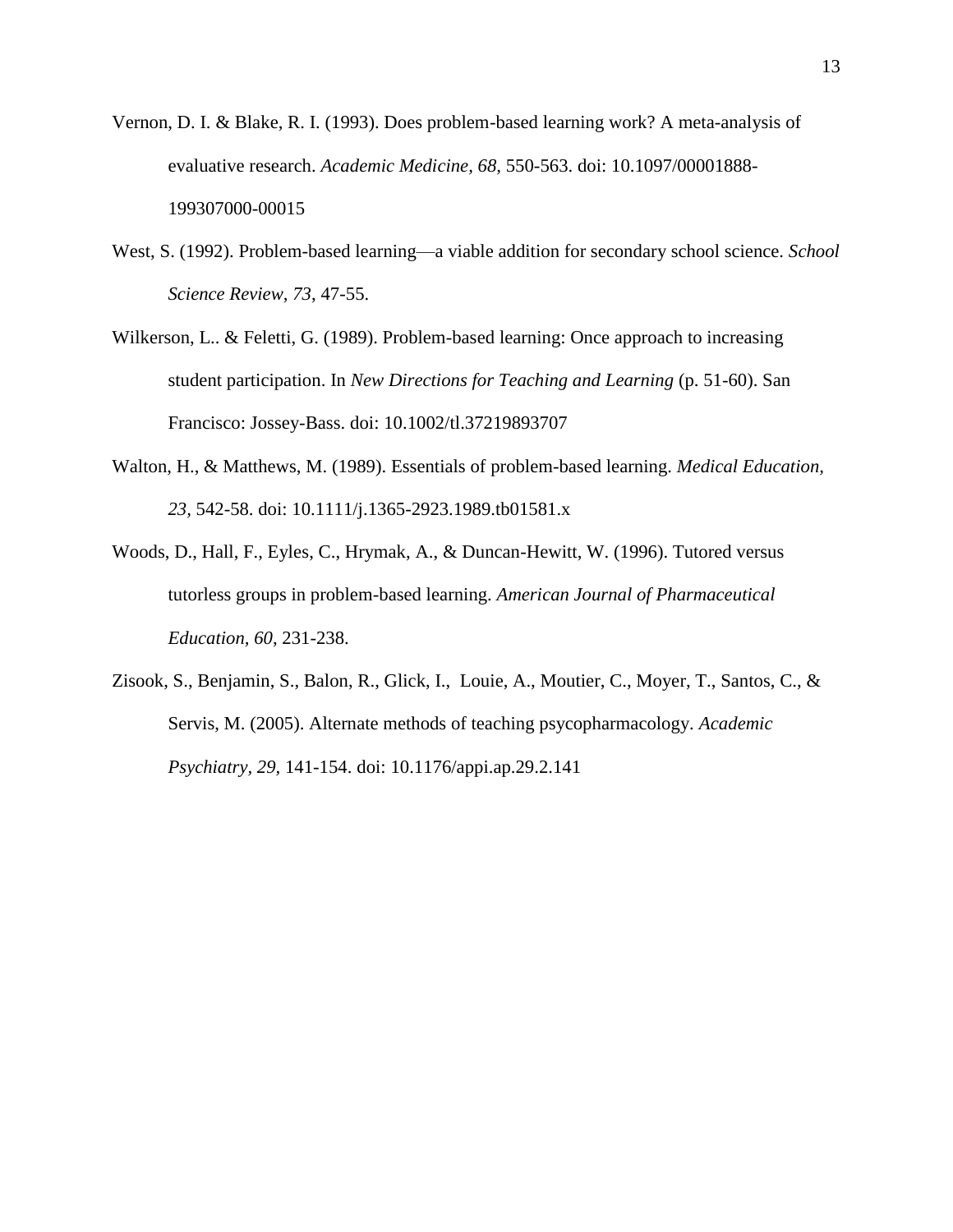# **Table 1**

*Clinical Rehabilitation Counseling Standards (CORE and CACREP, 2014) Addressed by PBL Case Study.* \_\_\_\_\_\_\_\_\_\_\_\_\_\_\_\_\_\_\_\_\_\_\_\_\_\_\_\_\_\_\_\_\_\_\_\_\_\_\_\_\_\_\_\_\_\_\_\_\_\_\_\_\_\_\_\_\_\_\_\_\_\_\_\_\_\_\_\_\_\_\_\_\_\_\_\_

# **FOUNDATIONS**

# A.Knowledge

- 4. Understands the implications of environmental, attitudinal, and individual barriers for people with disabilities.
- 9. Understands a wide range of rehabilitation service delivery systems (e.g., housing,

independent living, case management, public benefits programs, educational programs,

public/proprietary vocational rehabilitation programs).

- B. Skills and Practice
- 2. Applies knowledge of disability policy, financing, and regulatory processes to improve service delivery opportunities in rehabilitation counseling.

# MEDICAL AND PSYCHOLOGICAL ASPECTS OF DISABILITY

- C.Knowledge
- 1. Understands how disability affects the human body, including relevant medical terminology.
- 2. Understands the onset, progression, expected duration, and functional limitations specific to the client's disability from a holistic perspective (i.e., physical, spiritual, sexual, vocational, social, relational, and recreational).
- 3. Understands how assistive technology can reduce or eliminate barriers and functional limitations.
- D. Skills and Practices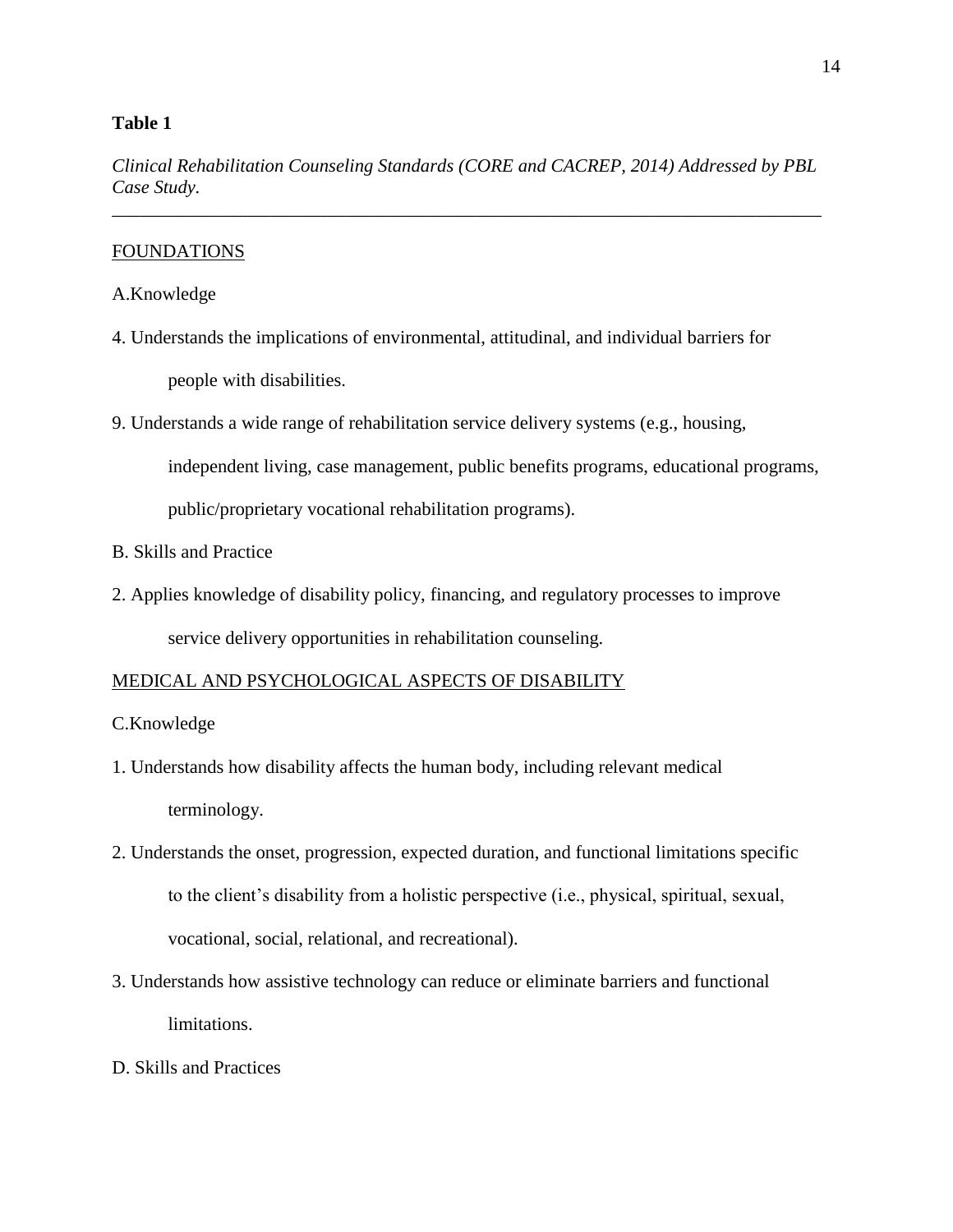- 1. Applies the principles and practices of rehabilitation counseling concerning issues such as etiology, diagnosis, treatment, and referral for clients with disabilities, including clients with co-occurring disabilities.
- 2. Demonstrates appropriate use of assistive technology principles to enhance client quality

# COUNSELING PREVENTION AND INTERVENTION

# E. Knowledge

2. Knows the models, methods, and principles of program development and service delivery (e.g., support groups, peer facilitation training, parent education, self-help).

3. Understands the range of rehabilitation service delivery—such as inpatient,

outpatient,community-based care—and the rehabilitation counseling services network.

- 6. Recognizes the importance of family, social networks, and community in the provision of services for and treatment of people with disabilities.
- 7. Understands professional issues relevant to the practice of rehabilitation

#### F. SKILLS AND PRACTICES

- 1. Uses disability-related principles and practices of diagnosis, treatment, referral, and wellness to initiate, maintain, and terminate counseling.
- 3. Applies effective strategies to promote client understanding of and access to a variety of community-based resources.

#### DIVERSITY, ADVOCACY, and ACCOMMODATION

- G. Knowledge
- 5. Understands effective strategies to support client advocacy and influence public policy and government relations on local, state, and national levels to enhance equity, increase funding, and promote programs that affect the practice of rehabilitation counseling.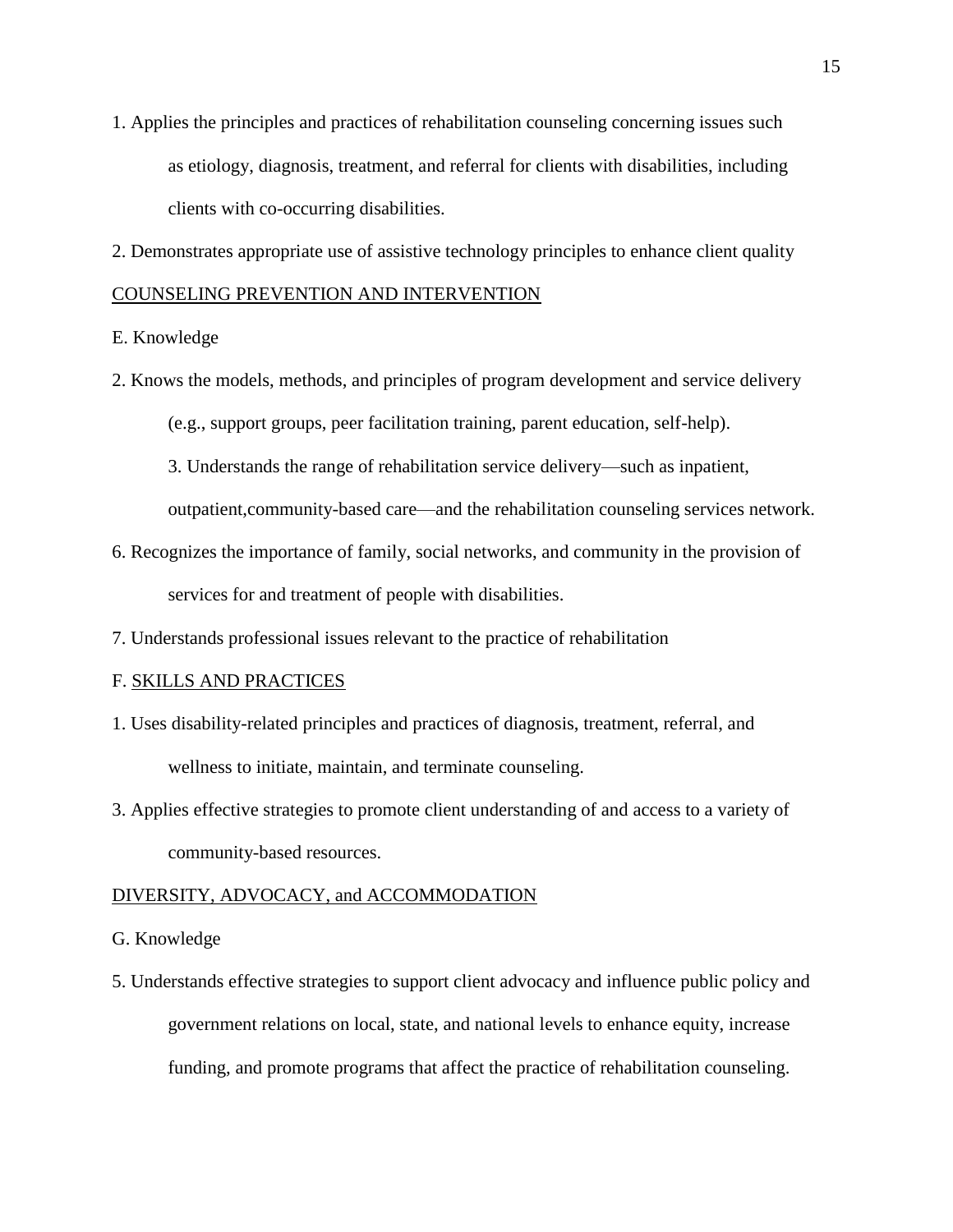6. Knows public policies on the local, state, and national levels that affect the quality and accessibility of rehabilitation services.

# ASSESSMENT AND DIAGNOSIS

- I. Knowledge
- 1. Knows the principles and models of assessment, case conceptualization, theories of human development, and concepts of wellness and pathology leading to diagnoses and appropriate counseling treatment plans.
- 2. Understands various models and approaches to clinical evaluation and their appropriate uses with clients with disabilities, including diagnostic interviews, mental status examinations, symptom inventories, psychoeducational and personality assessments, career assessments, and assessment for assistive technology needs.
- 3. Understands basic classifications, indications, and contraindications of commonly prescribed medications so that appropriate referrals can be made for medication evaluations and so that the side effects of such medications can be identified.
- 4. Identifies standard screening and assessment instruments that are psychometrically appropriate for people with disabilities.
- 6. Understands the established diagnostic criteria and describes treatment modalities and placement criteria within the continuum of care.

#### J. SKILLS AND PRACTICES

1. Selects appropriate comprehensive assessment interventions to assist in diagnosis and treatment planning, with an awareness of cultural bias in the implementation and interpretation of assessment protocols.

#### L. CAREER/VOCATIONAL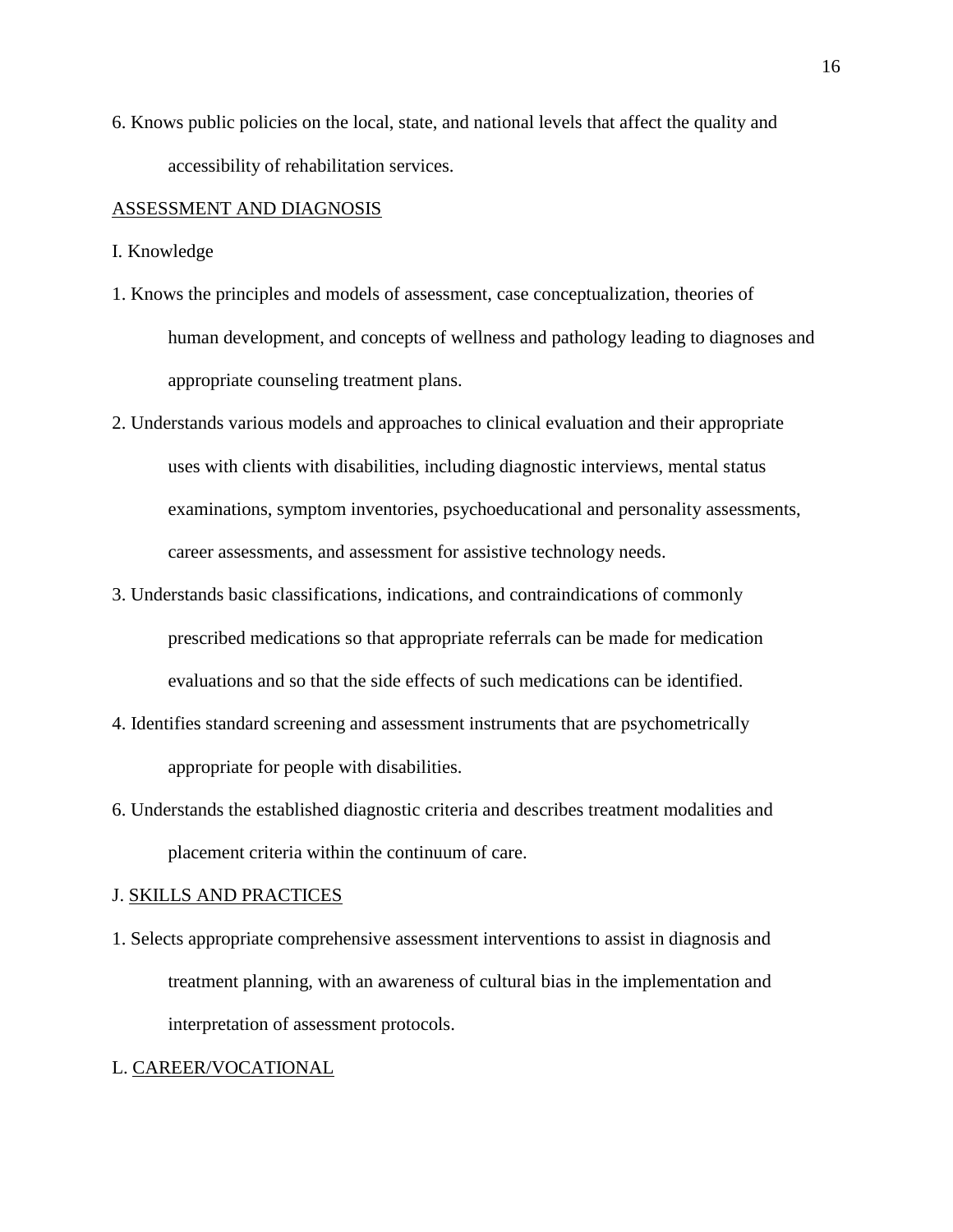M. Knowledge

- 1. Understands career theory and labor market information for people with disabilities across the lifespan.
- 2. Knows the importance of career exploration and use of job placement strategies for people with disabilities.
- 3. Knows the importance of transferable skills and functional assessments in achieving successful employment and retention for people with disabilities.
- 4. Understands work-related supports to help people with disabilities obtain and maintain employment.
- N. Skills and Practices
	- 1. Applies career theory and labor market information when working with people with disabilities across the lifespan.
- 3. Applies transferable skills and functional assessments based on client work history to obtain and maintain successful employment. \_\_\_\_\_\_\_\_\_\_\_\_\_\_\_\_\_\_\_\_\_\_\_\_\_\_\_\_\_\_\_\_\_\_\_\_\_\_\_\_\_\_\_\_\_\_\_\_\_\_\_\_\_\_\_\_\_\_\_\_\_\_\_\_\_\_\_\_\_\_\_\_\_\_\_\_

Note: Other objectives could be identified as the PBL process emerges.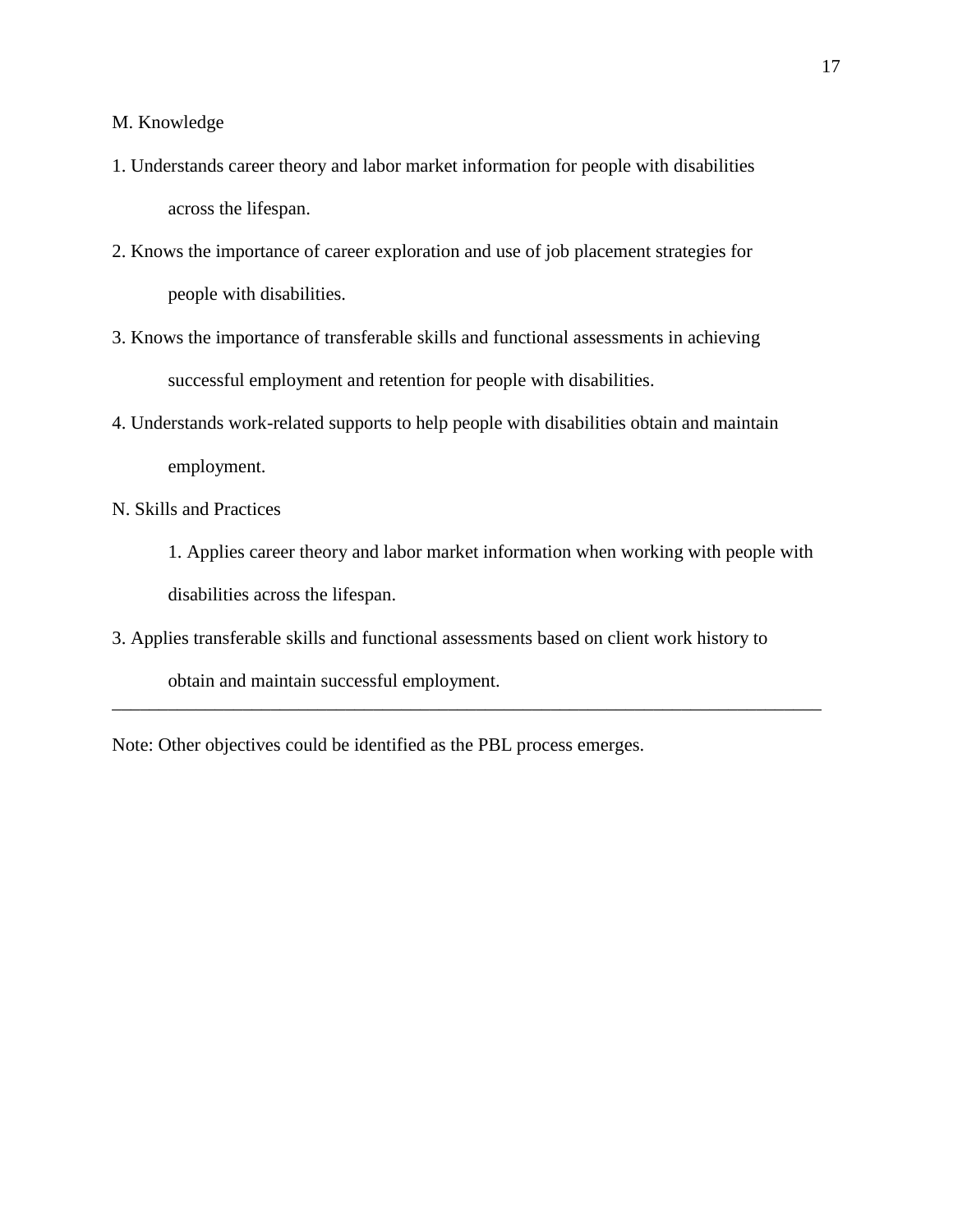## **Appendix A**

#### PBL Case Study

#### Page 1

Please answer all of the questions following each paragraph. Document other emerging information relevant to the case. Do not proceed past the page in which you are currently working**.** As you answer the various questions, be sure to identify the sources of your information.

Carl was a salesperson for a car dealership for 10 years during which time he took night classes for his bachelor's degree in Marketing. He very much enjoyed selling cars as he quickly learned about all aspects of the various vehicles he sold. It was quite an undertaking as he had to learn about how the engine worked, what model cars had specific options, and what information was most helpful for consumers. He had strong mathematical and statistical ability as he was always checking the sales statistics on vehicles to determine which ones were selling the most. He would ask customers about their preferences and observe their car-buying habits. He would even gather data on competitors and analyze prices. Even though many of the things he did were beyond his job description, Carl found himself very drawn to those aspects of the business. He had great presentation skills, but he had little opportunity to use them in his sales job. He had strong leadership ability, but little interest in the day-to-day service to customers. He was much more interested in analyzing statistics, coming up with ideas, and developing projects. Once he graduated from college at age 30, he knew he would like a job that was as challenging as his sales job, but also one that would make us of his other interests and abilities.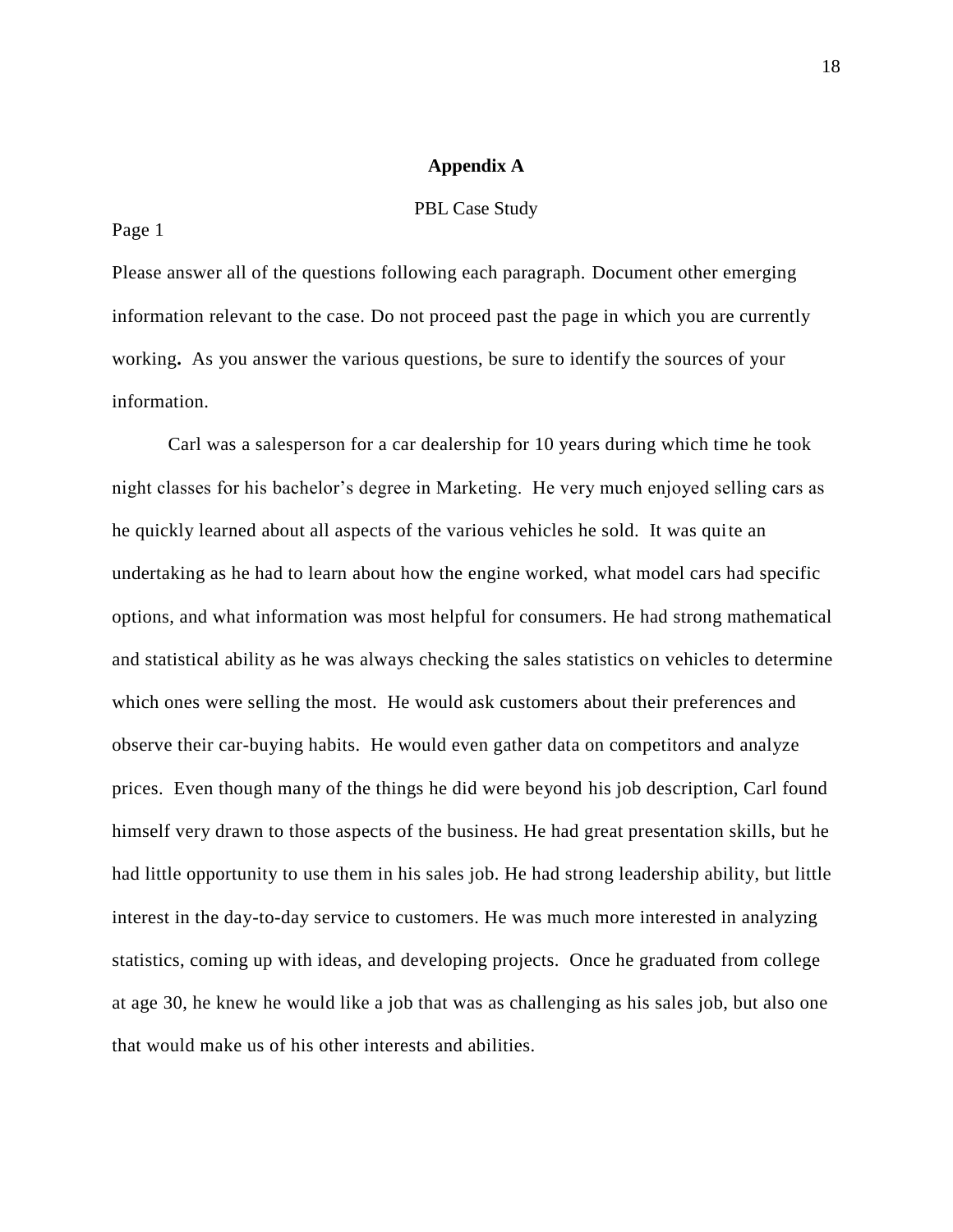What do you think Carl's Holland Code is and why? List several jobs in which you think Carl would be a good match? Why? What facts do you know and can you obtain from various occupational guides about car sales? What facts can you obtain about positions in which Carl might be qualified and interested?

On the following page, you will find out what job Carl chose after graduation. See if your choices are close to the job Carl actually obtained.

#### Page 2

After graduating from college, Carl worked for 15 years in Chicago as a market research analyst for an automobile corporation. He collected marketing data, analyzed it, and developed graphically creative presentations. He was very skillful at presenting his data to large groups of corporate executives and consultants. His presentation skills were his main strength. He had the ability to verbally communicate difficult statistics and market trends to people at various levels of the company. He had strong speaking skills to include voice tone, articulation, and ability to present concepts clearly. He stood for several hours at a time giving lengthy presentations.

Currently, Carl is in his mid-40s and resides with his wife and two children, a boy age 10 and a girl age 16. His job is very stressful, as he is never sure about job stability due to many recent layoffs. The company recently had layoffs due to income loss from faulty tires sold with many vehicles. After the tire incidents, Carl had to work extra hard to improve the marketing strategies of the company. He works long hours and travels quite frequently. Carl sees his family physician for yearly exams. During his last visit, Carl reported smoking about one pack of cigarettes per day, he was 30 pounds overweight, his cholesterol was 240, and his blood pressure was 150/100.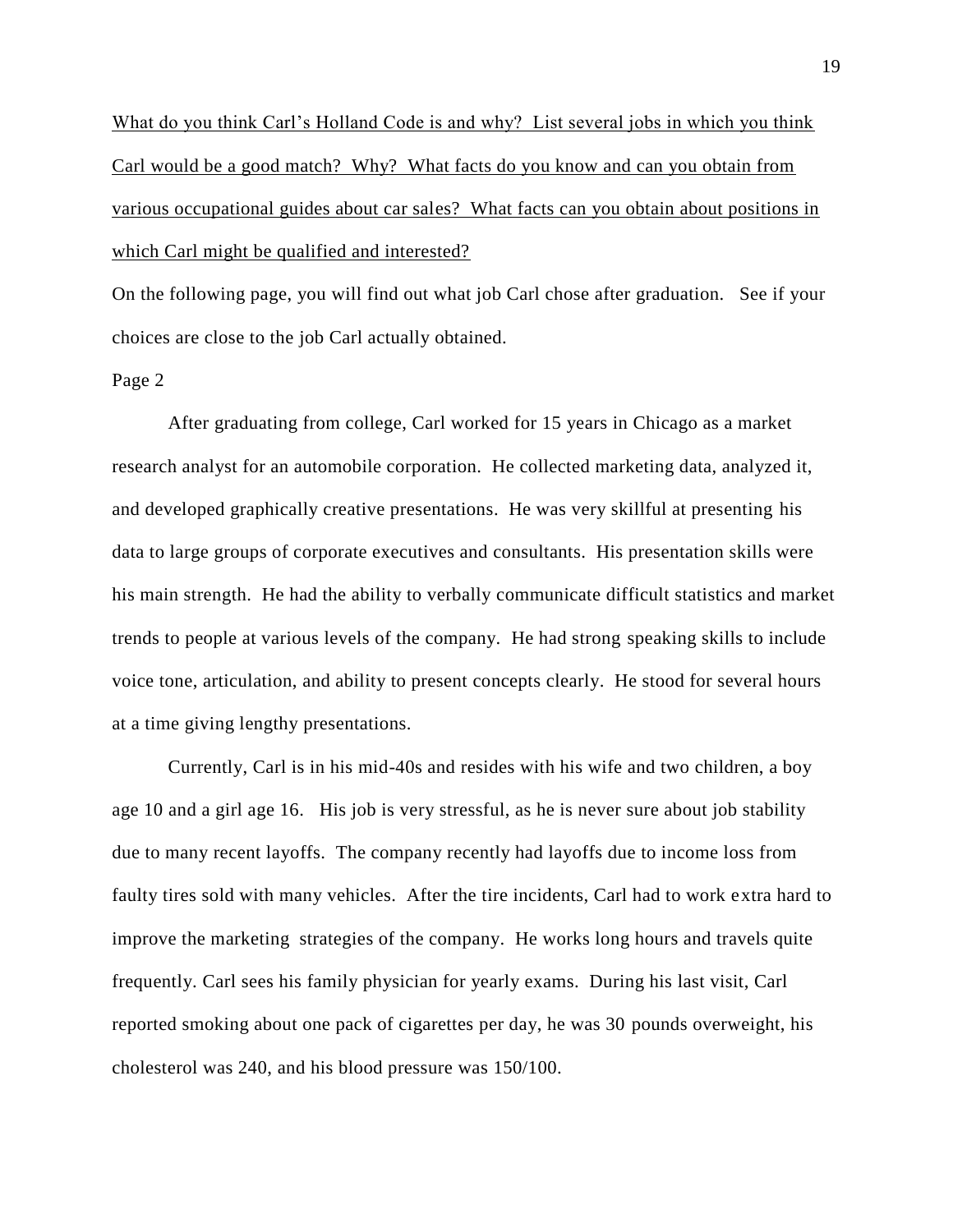What is significant about his cholesterol? His blood pressure? What is the medical terminology used to describe his blood pressure? What condition(s) are exacerbated by these risk factors? What other risk factors does Carl exhibit and for what? What recommendations do you think Carl's physician gave him?

# Page 3

Carl enjoys spending time with his children—helping them with their homework and with creative pursuits like drawing, painting, and creating graphics designs on the computer. He very much likes to use the computer as a hobby—always learning new computer technology. He also is competitive, a good quality for a marketing professional. What he doesn't like about his current job is the long hours and frequent work in evenings and on weekends.

Carl experienced a sudden onset of right hemiplegia (what is this?) and expressive aphasia (what is this?). He was admitted to the hospital and treated by a neurologist who prescribed anticoagulents (what are these?). He was in the hospital for 2 weeks. What is your hypothesis about what happened to Carl? What facts do you have to support your hypothesis?

#### Page 4

Carl was treated in the rehabilitation hospital for 3 weeks where he obtained OT, PT, speech therapy, and recreational therapy. Using the FIM (what is this, what does it measure and how can it be used to help Carl?). To track Carl's progress and through team conferences, his function was monitored and he was found to have maximized his benefits from inpatient rehabilitation. He was discharged to his home and to outpatient rehabilitation.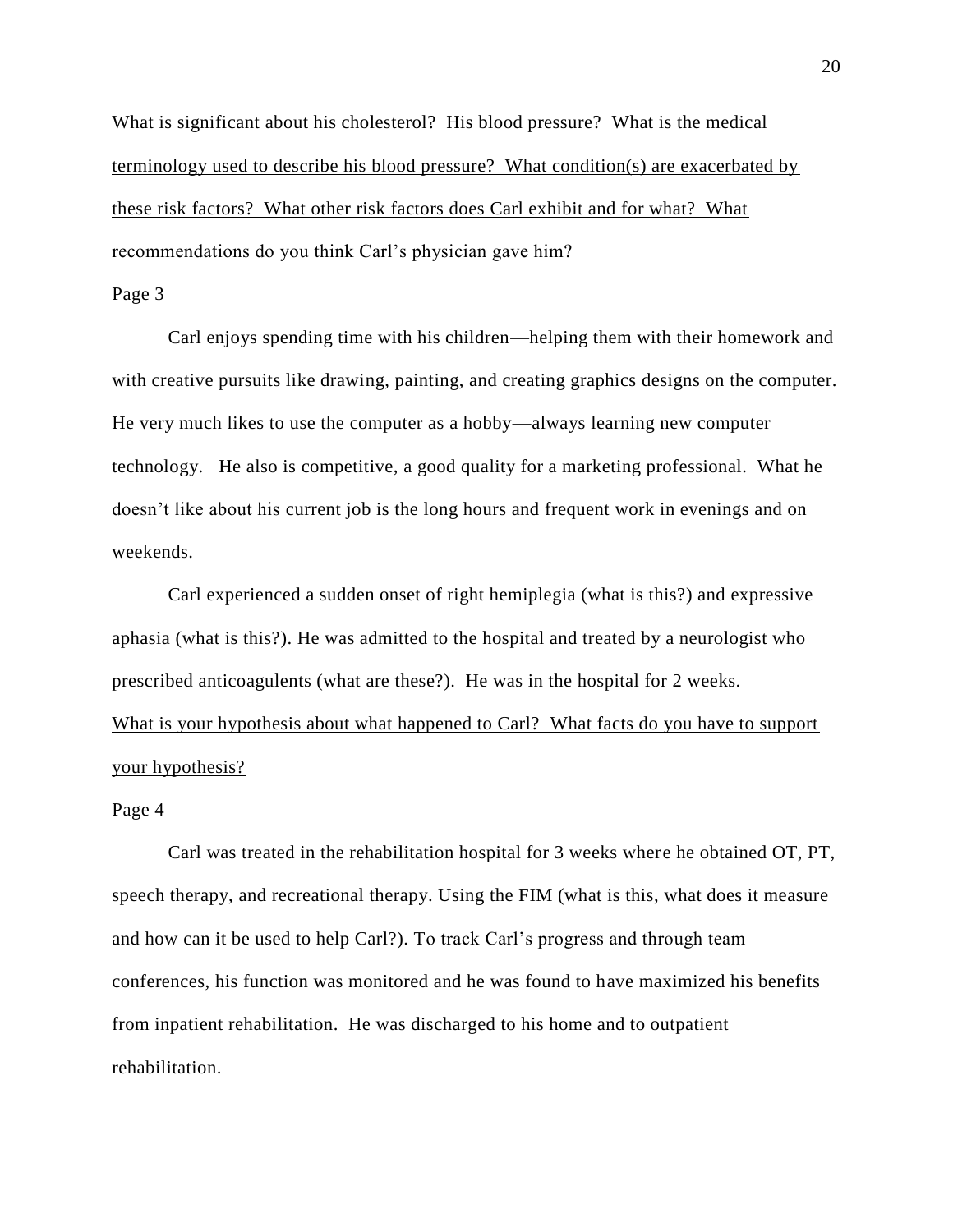Upon discharge, Carl was able to ambulate with the use of a quad cane (what is this?) and a Right AFO (what is this?) for household distances. He required a wheel chair for community distances (what does this mean?). He continued to have minimal recovery in his right upper extremity and continued to require minimal assistance to clothe, groom and for hygiene tasks. His speech was still markedly impaired and he was only able to utter short, one-word statements on occasion. His outpatient rehabilitation included PT, OT, Rehabilitation Counseling and Speech therapy.

What would PT do to help Carl? What would OT do to help Carl? What would speech therapy do? What would the Rehabilitation Counselor do? What do you know for sure about Carl with relation to his health and his limitations as they relate to vocation/work? What do you need to know? What are your hypotheses about his functioning and workrelated activities? What about his financial situation—he's been out of work for 5 weeks? How might his disability policy work? How would you involve his family and what might you ask them?

# Page 5

About five weeks after discharge, Carl is feeling financial pressure and needs assistance understanding his disability coverage (How long are most short and long-term disability policies and what percentage of the worker's salary do they usually cover?). He continues OT, PT, and Speech about one time/month. He is walking without a cane but still with AFO (what is this?). He learned compensatory techniques to complete ADL's, but is still limited in the use of his right upper extremity with some motion of the shoulder. He has experienced a slight improvement of speech. It is more consistent yet halting (What does this mean?). He can make himself understood by others. He is cognitively intact and is very interested in returning to work. Carl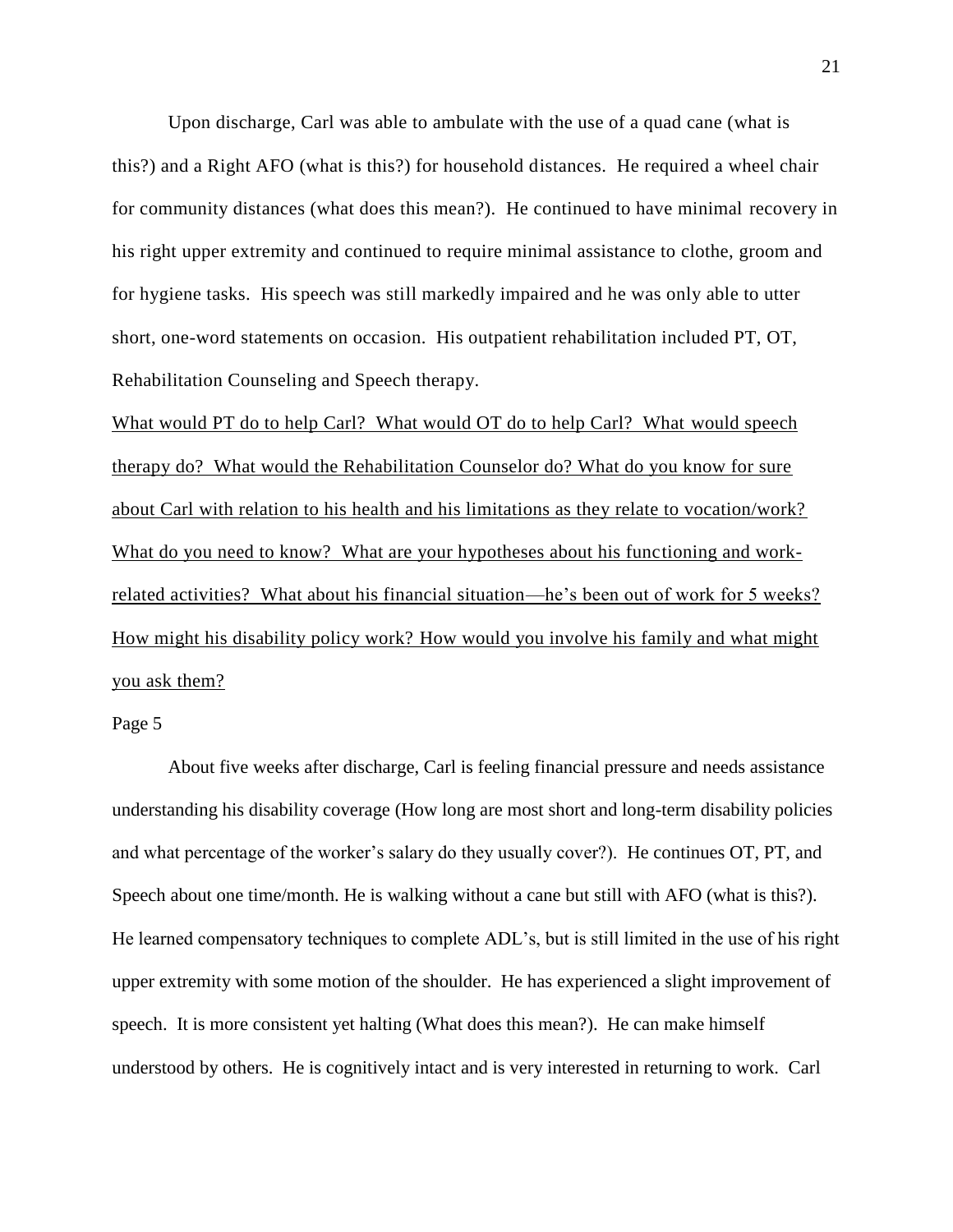knows he could advocate for his old job back, but he feels self-conscious and uncomfortable asking for accommodations for his current job. He thinks he will not be able to be as competitive in his job as his company would like. He feels that his presentation skills are tremendously affected by his current speech. He knows what a competitive market it is and feels that he would rather do something else in the company. He contacts his employer who agrees that another job in the company may be best for Carl. At this point in time, Carl is also considering positions in other companies or even in another field. Carl returns to his rehabilitation counselor for help in exploring other careers that could utilize his abilities and background and consequently finding a job.

Where would you start with Carl as the Rehabilitation Counselor? What environmental, institutional, attitudinal, invidual barriers might he experience and how would you help him? How would you help him explore his interests, skills, abilities? What theories of career development might you draw from? How would you apply them? What results of interest inventories might you suspect and why? What transferable skills does Carl have? What skills, abilities, interests, etc. did Carl need to be a Marketing Research Analyst? What skills, abilities, interests did he need to be a car salesman? Given what you know about Carl, what jobs (See O'NET, OOH, GOE) might you discuss with him that are viable options and why? Be sure to take into account the wage he is probably used to, outlook of jobs in his geographic area, stability of the jobs, tasks of the job, transferable skills, etc. Assume that you are working with Carl and come up with various jobs of interest. What jobs have you come up with? What are their outlooks for this geographic area? What are the wages? What are the duties? What are the job tasks/requirements? Is any additional training needed? What types of support might his family need and how could you provide guidance to them on how to support Carl?